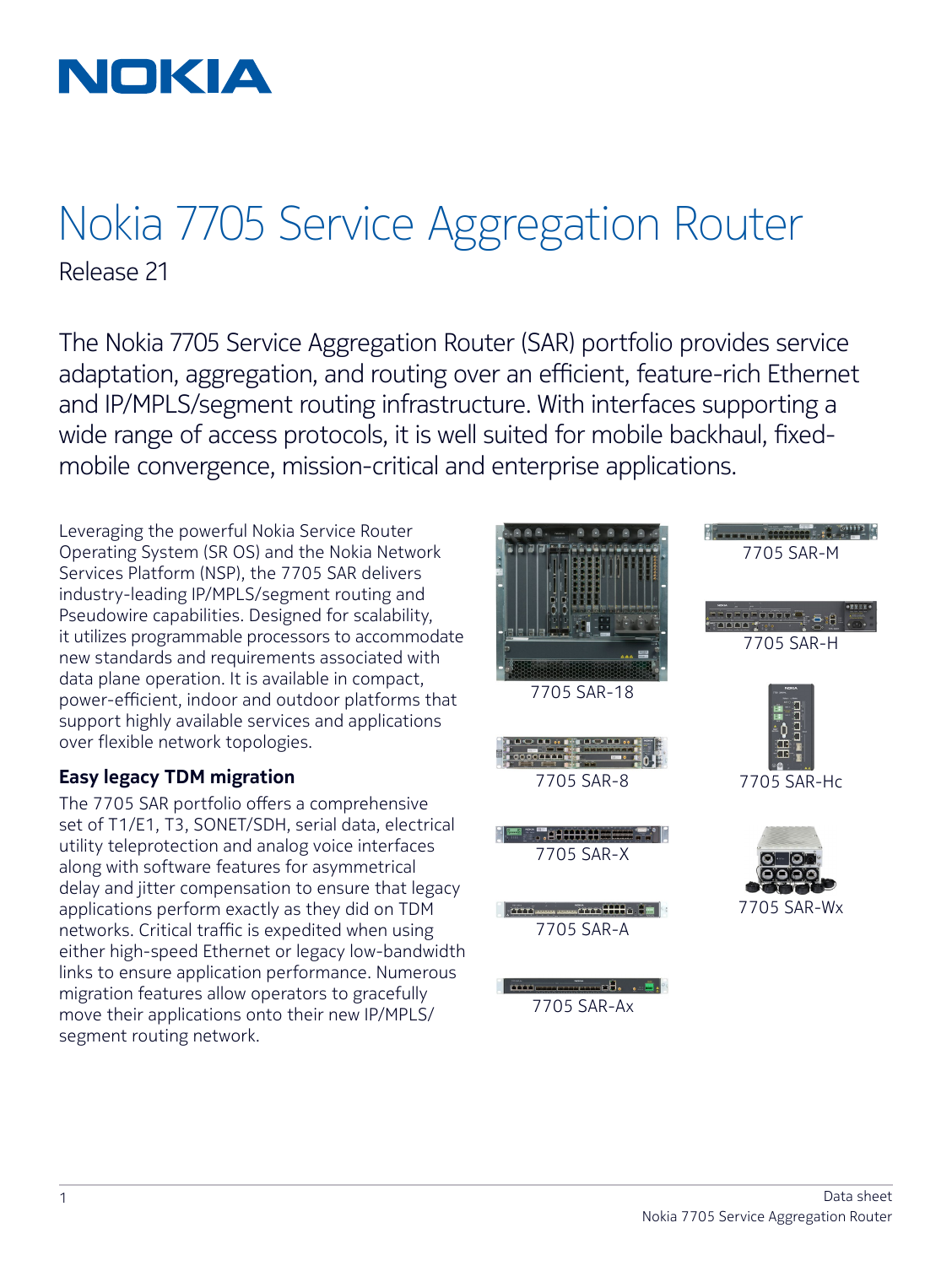

## **Routing and resiliency**

The depth of its IP/MPLS/segment routing protocol implementation and robust OAM capabilities at all levels set the 7705 SAR apart from its competitors. A thorough implementation of the standards provides greater resiliency and more options and flexibility for service definition.

The 7705 SAR's IP and MPLS scale gives network operators the potential to grow their networks, adding many end users and applications without having to make additional capital investment.

The 7705 SAR provides excellent resiliency to link or equipment failures through redundancy and the ability to quickly reroute traffic. The 7705 SAR delivers network reconvergence in tens of milliseconds using a strong suite of dynamic routing and recovery capabilities. Superior network resiliency reduces network down time and improves operations staff's productivity, helping to reduce operating costs, improve end-user satisfaction, and allowing service providers to offer higher-value service level agreements (SLAs).

### **Robust security**

The 7705 SAR provides a robust set of security features to maintain network integrity in the face of cyberattacks such as session hijacking, spoofing, and denial of service attacks. The 7705 SAR firewall is application-aware and mitigates attacks, such as Domain Name System (DNS)/Internet Control Message Protocol (ICMP) replay. It uses applicationlevel gateways to ensure extra security for FTP/ T-FTP connections. 7705 SAR hardware-based encryption features, including IPsec, Network Group Encryption and advanced key exchange algorithms, prevent man-in-the-middle attacks. All 7705 SAR security features provide high throughput levels while minimizing latency.

The portfolio is FIPS 140-2 compliant on both the control and data planes. Operators can use the 7705 SAR to safeguard critical infrastructures and address regulatory requirements, such as North American Electric Reliability Corporation (NERC) Critical Infrastructure Protection Version 5 (CIP V5).

## **Quality of service**

Service Router Operating System (SR 0S) software provides superior quality of service (QoS) on the 7705 SAR. The same level of deep buffering and support for ingress and egress shaping that is available on Nokia's edge and core routing platforms is also available on the 7705 SAR aggregation platform. Consistency of traffic engineering and shaping across the network provides higher packet routing performance overall with differentiated service treatment. This facilitates the convergence of fixed and mobile traffic for service providers as well as operational and business services traffic for mission-critical network operators. SR OS software allows for advanced service offerings, and delivers efficient network resource usage, customer satisfaction and retention.

### **Precise timing and synchronization**

The 7705 SAR provides microsecond timing and accurate synchronization to support mobile base station requirements and the migration of TDMbased services onto the packet network. Timing accuracy and performance over packet are enabled with a combination of built-in architectural features, integrated Global Navigation Satellite System (GNSS) receivers, Nokia Bell Labs algorithms, accurate hardware time-stamping, and powerful QoS mechanisms, which minimize the delay and delay variation experienced by synchronization traffic.

#### **Microwave awareness**

When used together, the 7705 SAR and Wavence Microwave systems have a number of features that improve routing performance and resiliency over microwave links. A 7705 SAR router and its subtending microwave systems are treated as a single network element with one IP address, simplifying operations and administration. This allows for bandwidth notification, IEEE 1588 synchronization, faster fault detection, and rerouting with various microwave redundancy architectures supported. The microwave systems can be powered from the 7705 SAR system reducing space and cost.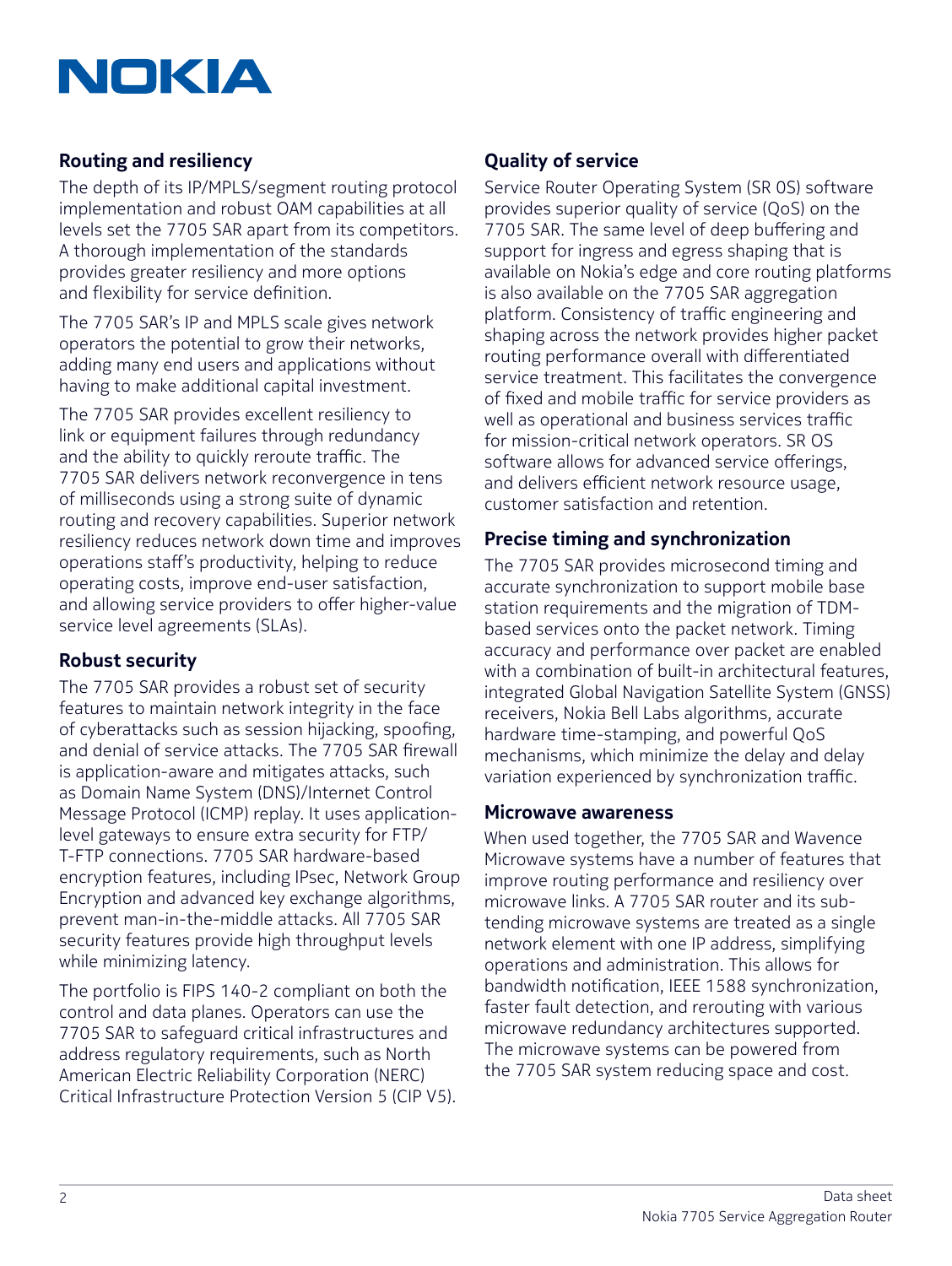

## **Field longevity**

The Nokia 7705 SAR portfolio is packaged in a wide range of form factors to accommodate the density and types of services required at any location. It provides both indoor and outdoor mounting solutions combined with extended temperature range and power-over-Ethernet (PoE) options. Fanless and conformal-coated variants allow the 7705 SAR to be used in harsh environmental conditions.

7705 SAR platforms are mechanically hardened with a robust electromagnetic compatibility (EMC) design. Several platforms comply with the IEEE 1613, IEC 61850-3 and EN 50121-4 standards for power substations and railway environments.

## Software features

7705 SAR models support, but are not limited to, the following features:

### **Services**

- Point-to-point Layer-2 virtual private network (VPN) services
	- Ethernet VPN Virtual Private Wire Service (EVPN-VPWS)
	- Virtual leased line (VLL)/Pseudowire
		- Targeted Label Distribution Protocol (T-LDP)-based ATM, frame relay HDLC, IP, Ethernet and TDM Pseudowires
- Multi-point layer-2 Virtual Private LAN Service (VPLS)
	- EVPN-VPLS
		- Route type 2: MAC/IP advertisement
		- Route type 3: Inclusive multicast (without point to multi-point) Ethernet tag route for broadcast, unknown unicast and multicast traffic
		- Route type 4: Multihoming with single active and active-active
		- Route type 5: IP reachability
	- T-LDP-based VPLS
- IP VPN services (IPv4 and IPv6)
- Internet Enhanced Service (IES)
- Circuit Emulation Services (CES)
	- Structure Agnostic TDM over Packet (SAToP)
	- Circuit Emulation Service over Packet-Switched Network (CESoPSN)
	- Metro Ethernet Forum (MEF) 8 Implementation Agreement for the Emulation of PDH Circuits over Metro Ethernet Networks
	- Asymmetric delay control with active/active and active/standby network redundancy
- Raw socket IP transport for asynchronous RS-232 serial data

#### **Interfaces**

- Ethernet
- Packet over SONET/SDH (POS)
- Asynchronous Transfer Mode (ATM), ATM-Inverse Multiplexing over ATM (IMA)
- Frame Relay (FR)
- High Level Data Link Control (HDLC)
- Point-to-Point Protocol (PPP), Multi-Class (MC) PPP, Multi-Link (ML) PPP
- Time Division Multiplexing (TDM)

## **Network protocols**

- Segment routing (SR)
	- Intermediate System-to-Intermediate System (SR-ISIS) and Open Shortest Path First (SR-OSPF)
	- Traffic engineering (SR-TE)
- MPLS Label Edge Router (LER) and Label Switch Router (LSR) functions
	- Resource Reservation Protocol Traffic Engineering (RSVP-TE)
		- RSVP-TE Label Switched Path (LSP) shortcuts for Interior Gateway Protocol (IGP) route resolution
		- PCEP support
	- Label Distribution Protocol (LDP) with LFA and remote LFA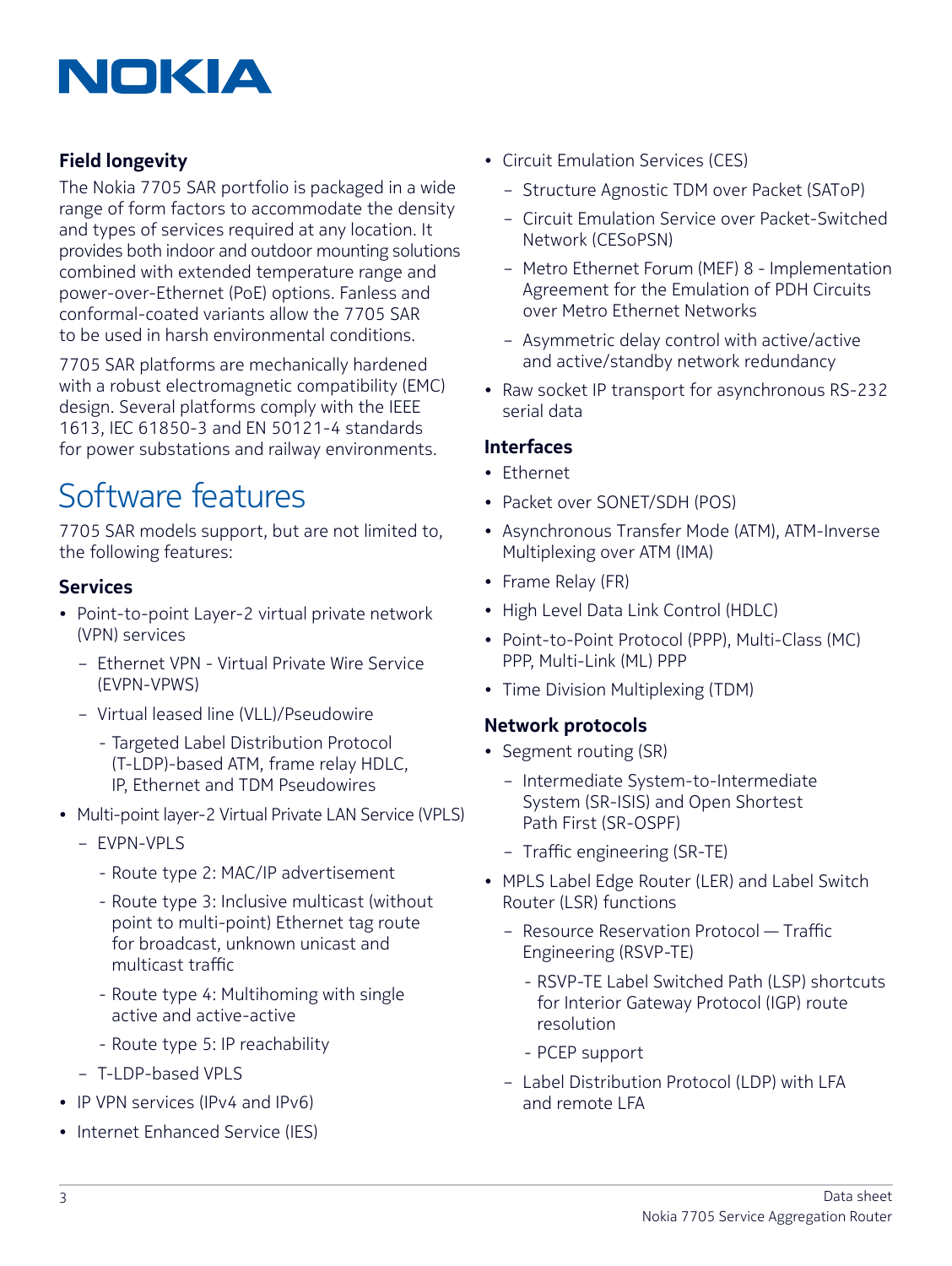

- IP routing
	- IS-IS (IPv4, IPv6)
	- OSPFv2 and OSPFv3
	- Constraint-based Shortest Path First (CSPF)
	- Routing Information Protocol (RIP)
	- Border Gateway Protocol (BGP) with multiprotocol extensions
	- BGP label unicast routes as defined in RFC 3107
- IPv6
	- IPv6 VPN Provider Edge (6VPE) for MPLS and IPsec VPRN
	- Dynamic Host Configuration Protocol (DHCP) v6 server/relay
	- IPv6 over IPSecv4 tunnels
	- $-$  LDPv6
- Multicast functionality at L3 and L2
	- L2 multicasting via Internet Group Management Protocol (IGMP)/Multicast Listener Discovery (MLD) snooping in VPLS with traffic flow from L3 to L2
	- IGMP/MLD snooping translation into Protocol Independent Multicast (PIM) for Routed VPLS (RVPLS)
	- Protocol Independent Multicast Source Specific Multicast (PIM-SSM) with both IGMPv1/2/3 and MLD v1/2 Label Distribution Protocol (LDP)
	- Next-generation multicast VPNs (NG-MVPN) over MPLS encrypted via Network Group Encryption
- PIM (SM, SSM) stitching via L2 PIM snooping
- Next generation multicast VPNs with MP-BGP MVPN-IPv4 address family and dynamic MLDP PMSI tree
- Targeted LDP (T-LDP)
- Generic Routing Encapsulation (GRE)

## **SDN**

- Topology discovery: BGP-Link State (BGP LS) IPv4 and IPv6
- Path Computational Element Protocol (PCEP) support

## **Load balancing and resiliency**

- IEEE 802.3.ad Link Aggregation Group (LAG) and multi-chassis (MC) LAG
- Pseudowire redundancy
- Primary and secondary LSPs
- SR topology independent loop-free alternate (TI-LFA)
- Fast reroute (FRR)
	- BGP
	- IP (OSPF and ISIS)
	- LDP with loop-free alternate (LFA) policies
	- LDP LFA via segment routing stitching
- Automatic Protection Switching (APS) and MC APS for SONET/SDH
- IPv4 and LDP LSR equal-cost multi-path (ECMP)
- Virtual Router Redundancy Protocol (VRRP)
- Entropy label (RFC-6790)
- Line card redundancy (LCR) for DS1/E1 ports
- Non-stop routing, non-stop services
- ITU-T G.8032v2 Ethernet ring protection switching

## **Quality of service and traffic management**

- Hierarchical QoS (H-QoS)
- Intelligent packet classification, policing, scheduling
- Deep buffering
- Ingress and egress shaping on per forwarding class, service access point (SAP) or VLAN, per customer multi-service site (MSS) and port basis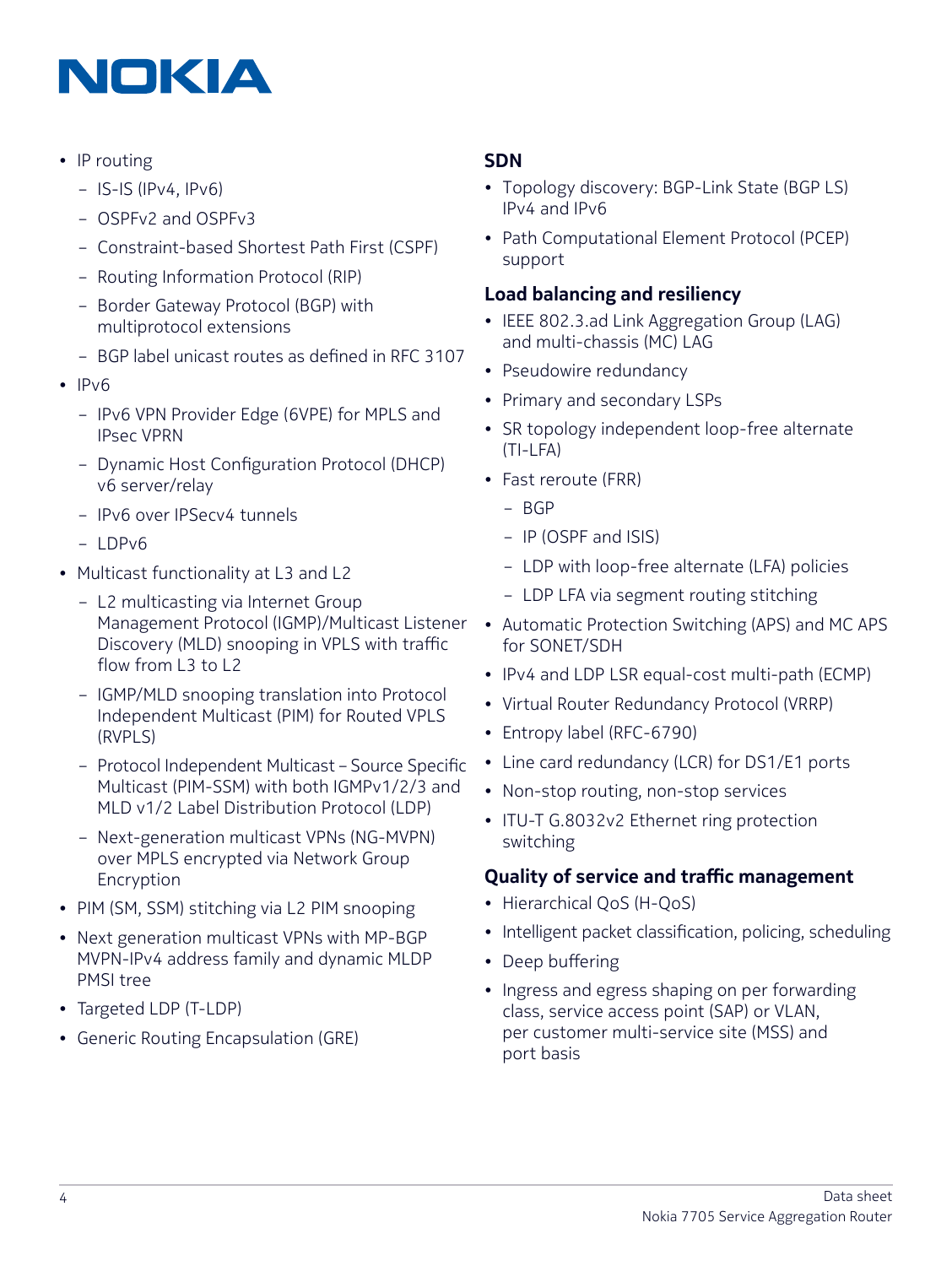## **Operations, administration and maintenance**

- IEEE 802.3ah: Ethernet in the first mile
- IEEE 802.1ag: Connectivity fault management
- ITU-T Y.1731: Fault and performance management
- LSP/MPLS statistics
- Microwave performance statistics
- Port mirroring (local/remote)
- Two-Way Active Measurement Protocol (TWAMP), TWAMP light
- ITU-T Y.1564 (RFC 2544) test head
- Per-port and per-SAP loopback with MAC swap
- 10 ms Bidirectional Forwarding Detection (BFD)
- Cflowd including IPFIX
- Auto configuration (plug-and-play) with VLAN discovery
- Event handling system (EHS)
- Simple Network Management Protocol (SNMP) v3

## **Security**

- Secure Shell (SSH)
	- Hash-based message authentication code (HMAC) secure hash algorithms (SHA2)
	- Strong prime numbers for Diffie-Hellman (DH) key exchange
- Dot1x tunneling
- IP Security (IPsec) encryption over MPLS
- L2 services (VLL, VPLS over GRE) over IPsec
- TCP Maximum Segment Size (MSS) adjustment for IPsec
- Network address translation (NAT)
- Statefull firewall with multi-channel support
- Network Group Encryption for IP/MPLS services, L3 user and control traffic, and select L2 control traffic
- Public Key Infrastructure (PKI) supporting X.509v3 certificates, Certificate Management Protocol version 2 (CMPv2), Certificate Revocation List (CRL), Online Certificate Status Protocol (OCSP), RSA/DSA keys
- FIPS 140-2 compliant

## Hardware features

The 7705 SAR is available in a range of models to suit a broad range of applications. Select 7705 SAR products are also available with conformal coating as an orderable option to provide added protection against environmental contaminants.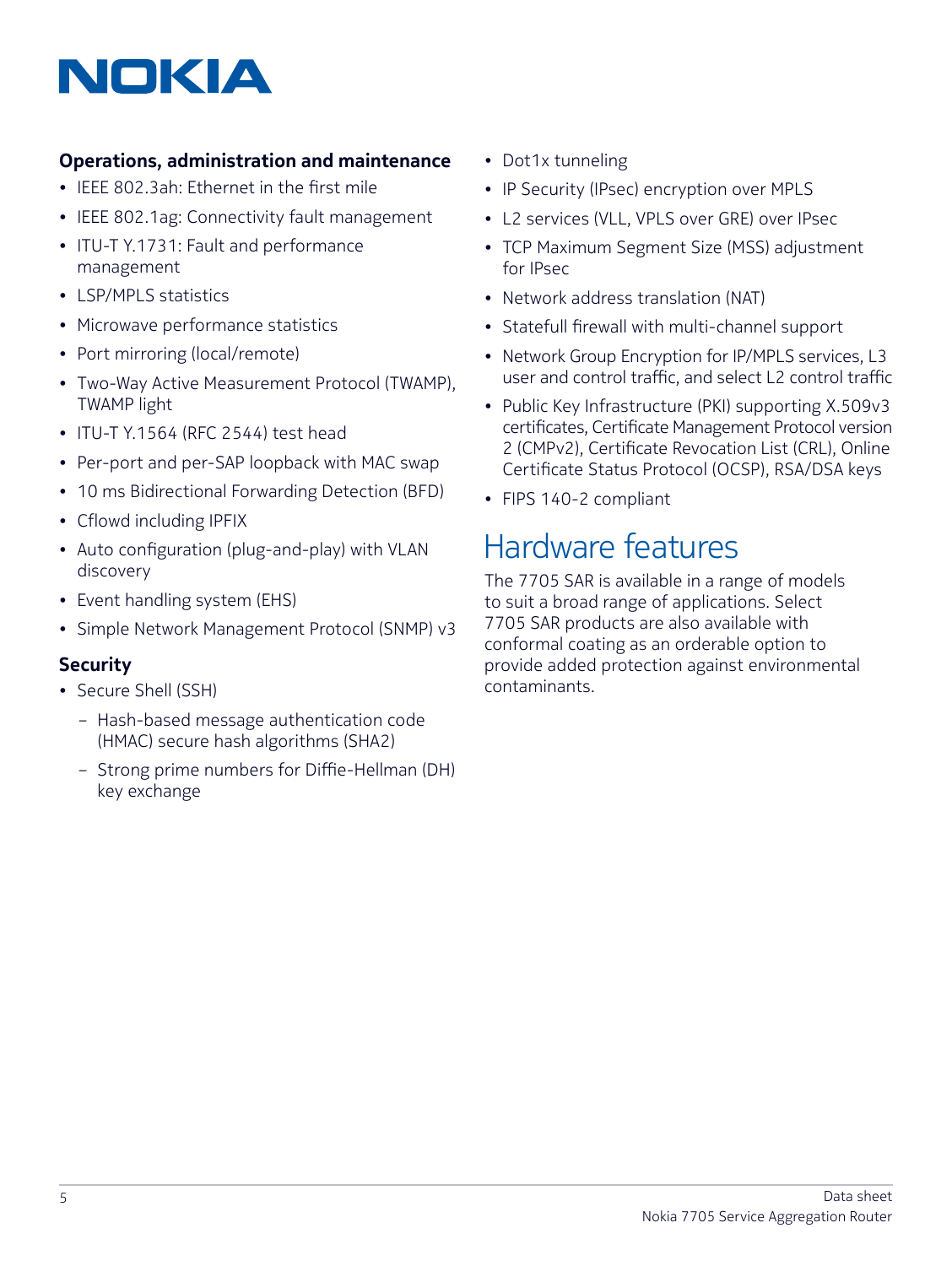

### Table 1. 7705 SAR platform specifications (part 1)

|                                | 7705 SAR-181                                                                                                                                                                                                                                                                                                                                                                                                                                                                                                                                                                                                                                                                   | 7705 SAR-8 <sup>2</sup>                                                                                                                                                                                                                                                                                                                                                                                                                                                                     | 7705 SAR-X<br>(2 variants based<br>on power supply)                                                                                                                                                                                                                                                                                                                                                                                                                                                                                                                                |
|--------------------------------|--------------------------------------------------------------------------------------------------------------------------------------------------------------------------------------------------------------------------------------------------------------------------------------------------------------------------------------------------------------------------------------------------------------------------------------------------------------------------------------------------------------------------------------------------------------------------------------------------------------------------------------------------------------------------------|---------------------------------------------------------------------------------------------------------------------------------------------------------------------------------------------------------------------------------------------------------------------------------------------------------------------------------------------------------------------------------------------------------------------------------------------------------------------------------------------|------------------------------------------------------------------------------------------------------------------------------------------------------------------------------------------------------------------------------------------------------------------------------------------------------------------------------------------------------------------------------------------------------------------------------------------------------------------------------------------------------------------------------------------------------------------------------------|
| System throughput              | 140 Gb/s (HD)                                                                                                                                                                                                                                                                                                                                                                                                                                                                                                                                                                                                                                                                  | 60 Gb/s (HD)                                                                                                                                                                                                                                                                                                                                                                                                                                                                                | 54 Gb/s half duplex (HD)                                                                                                                                                                                                                                                                                                                                                                                                                                                                                                                                                           |
| Adapter card/<br>module slots  | $\bullet$ 12 x 2.5 Gb/s (FD) slots<br>• 4 x 10 Gb/s (FD) X-Adapter                                                                                                                                                                                                                                                                                                                                                                                                                                                                                                                                                                                                             | • 2 x 10 Gb/s full duplex (FD) slots<br>$\bullet$ 4 x 2.5 Gb/s (FD) slots                                                                                                                                                                                                                                                                                                                                                                                                                   | None                                                                                                                                                                                                                                                                                                                                                                                                                                                                                                                                                                               |
| Service interfaces             | N/A                                                                                                                                                                                                                                                                                                                                                                                                                                                                                                                                                                                                                                                                            | N/A                                                                                                                                                                                                                                                                                                                                                                                                                                                                                         | $\cdot$ 2 x SFP+ 10 Gb/s<br>• 8 x SFP 10/100/1000 Mb/s<br>• 4 x Combo SFP/RJ-45 10/100/<br>1000 Mb/s<br>• 8 x RJ-45 T1/E1                                                                                                                                                                                                                                                                                                                                                                                                                                                          |
| Control interfaces             | Console, management, compact flash                                                                                                                                                                                                                                                                                                                                                                                                                                                                                                                                                                                                                                             | Console, management                                                                                                                                                                                                                                                                                                                                                                                                                                                                         | Audible alarm cutoff (ACO), console,<br>management, external alarms                                                                                                                                                                                                                                                                                                                                                                                                                                                                                                                |
| Timing                         | • Built-in Stratum 3 clock<br>• ITU-T Synchronous Ethernet (SyncE)<br>• IEEE 1588v2<br>- Master Clock (MC), Boundary<br>Clock (BC), Slave Clock (SC)<br>- Profiles: IEEE 1588v2 default,<br>ITU-T G.8265.1, G.8275.1<br>full on-path, G.8275.2 partial<br>on-path<br>- User Datagram Protocol (UDP)/<br>IP (v4 and v6) and Ethernet<br>encapsulation<br>• IEC/IEEE 61850-9-3 power utility<br>profile<br>• C37.238-2018 power profile<br>• Profile interworking from<br>G.8275.1 to power profiles<br>• IETF RFC 5905 Network Time<br>Protocol (NTP)<br>• Adaptive Clock Recovery (ACR),<br>Differential Clock Recovery (DCR)<br>• Building Integrated Timing Supply<br>(BITS) | • Built-in Stratum 3 clock<br>• ITU-T SyncE<br>• IEEE 1588v2<br>- MC, BC, SC<br>- Profiles: IEEE 1588v2 default.<br>ITU-T G.8265.1, G.8275.1<br>full on-path, G.8275.2 partial<br>on-path<br>- UDP/IP (v4, v6) and Ethernet<br>encapsulation<br>• IEC/IEEE 61850-9-3 power utility<br>profile<br>• C37.238-2018 power profile<br>• Profile interworking from<br>G.8275.1 to power profiles<br>• IETF RFC 1305, 5905 NTP<br>$\bullet$ ACR, DCR<br>• Sync in/out, Time of day (ToD)<br>in/out | • Built-in Stratum 3 clock<br>• ITU-T SyncE<br>• IEEE 1588v2<br>- MC, BC, SC, Time Clock (TC)<br>- Profiles: IEEE 1588v2 default,<br>ITU-T G.8265.1, G.8275.1<br>full on-path, G.8275.2 partial<br>on-path<br>$-$ UDP/IP ( $v4$ , $v6$ ) and Ethernet<br>encapsulation<br>• IEC/IEEE 61850-9-3 power utility<br>profile<br>• C37.238-2018 power profile<br>• Profile interworking from<br>G.8275.1 to power profiles<br>• IETF RFC 1305 Network Time<br>Protocol (Version 3)<br>• IETF RFC 1305, 5905 NTP<br>$\bullet$ ACR, DCR<br>· Sync in, ToD/1 pulse per second<br>(1PPS) out |
| Common equipment<br>redundancy | Control, switch fabric, power feeds,<br>cooling fans                                                                                                                                                                                                                                                                                                                                                                                                                                                                                                                                                                                                                           | Control, switch fabric, power feeds,<br>cooling fans                                                                                                                                                                                                                                                                                                                                                                                                                                        | Power feeds, cooling fans                                                                                                                                                                                                                                                                                                                                                                                                                                                                                                                                                          |
| Dimensions                     | • Height: 10 RU, 44.5 cm (17.5 in)<br>• Depth: 30 cm (11.8 in)<br>• Width: 43.9 cm (17.3 in)<br>• Rack-mountable in a 48.2-cm<br>rack, 30-cm depth (standard 19-in<br>equipment rack, 12-in depth)                                                                                                                                                                                                                                                                                                                                                                                                                                                                             | • Height: 2 RU, 8.9 cm (3.5 in)<br>• Depth: 26.4 cm (10.4 in)<br>• Width: 44.5 cm (17.5 in)<br>• Rack-mountable in a 48.2-cm<br>rack, 30-cm depth (standard 19-in<br>equipment rack, 12-in depth)                                                                                                                                                                                                                                                                                           | • Height: 1 RU 4.37 cm (1.72 in)<br>• Depth: 25.4 cm (10 in)<br>• Width: 44.2 cm (17.4 in)<br>• Rack-mountable in a 48.2-cm<br>rack, 30-cm depth (standard 19-in<br>equipment rack, 12-in depth)                                                                                                                                                                                                                                                                                                                                                                                   |
| Power                          | • Two feeds: -48 V DC/-60 V DC<br>• AC power solutions available:<br>200 V AC to 277 V AC, 50 Hz/60 Hz                                                                                                                                                                                                                                                                                                                                                                                                                                                                                                                                                                         | • Two feeds: -48 V DC/<br>-60 V DC, or +24 V DC<br>• AC power solutions available:<br>100 V AC to 240 V AC.<br>50 Hz/60 Hz                                                                                                                                                                                                                                                                                                                                                                  | Variant 1:<br>• Two feeds: -48 V DC/<br>-60 V DC, or +24 V DC<br>Variant 2:<br>• One feed: 100 V AC to 240 V AC,<br>50 Hz to 60 Hz                                                                                                                                                                                                                                                                                                                                                                                                                                                 |
| Cooling                        | One tray of eight fans<br>with redundancy                                                                                                                                                                                                                                                                                                                                                                                                                                                                                                                                                                                                                                      | One tray of eight fans<br>with redundancy                                                                                                                                                                                                                                                                                                                                                                                                                                                   | Built-in five-fan array<br>with redundancy                                                                                                                                                                                                                                                                                                                                                                                                                                                                                                                                         |

1 See Tables 5 and 6 for SAR-18 adapter cards

2 See Table 6 for SAR-8 adapter cards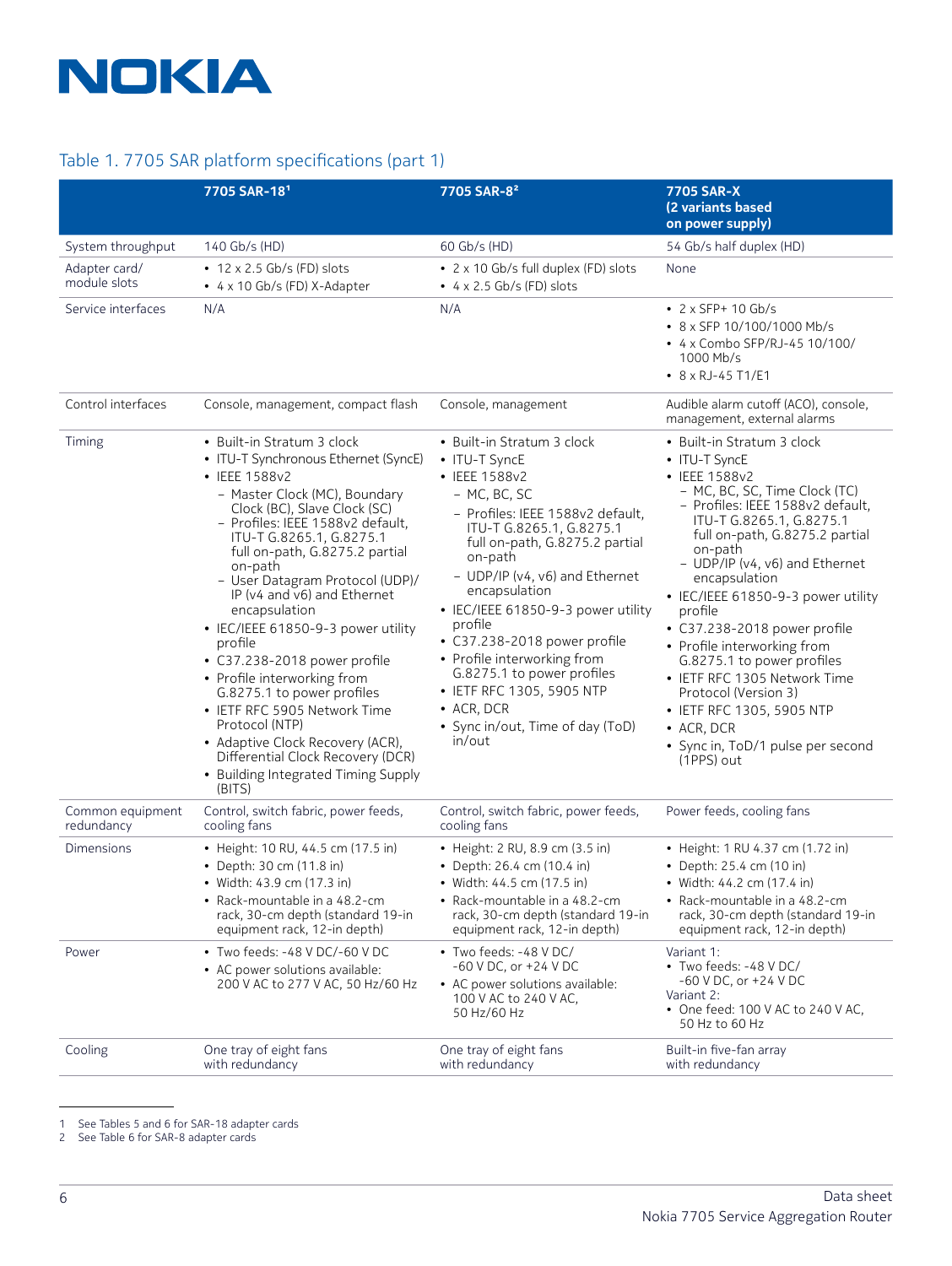

|                                       | 7705 SAR-181                                                                                                                     | 7705 SAR-8 <sup>2</sup>                                                     | 7705 SAR-X<br>(2 variants based<br>on power supply)               |
|---------------------------------------|----------------------------------------------------------------------------------------------------------------------------------|-----------------------------------------------------------------------------|-------------------------------------------------------------------|
| Normal operating<br>temperature range | $\cdot$ -5°C to +45°C<br>(23°F to 113°F) sustained<br>• $-5^{\circ}$ C to $+55^{\circ}$ C (23°F to 131°F)<br>extended (96 hours) | $-40^{\circ}$ C to $+65^{\circ}$ C<br>(-40°F to +149°F) sustained           | $-40^{\circ}$ C to $+65^{\circ}$ C<br>(-40°F to +149°F) sustained |
| Normal humidity                       | • 5% to 85%, non-condensing<br>• Short-term (96 hours) extended<br>humidity range: 5% to 95%,<br>non-condensing                  | 5% to 95%, non-condensing                                                   | 5% to 95%, non-condensing                                         |
| Shipping and storage<br>temperature   | $-40^{\circ}$ C to $+70^{\circ}$ C (-40°F to $+158^{\circ}$ F)                                                                   | $-40^{\circ}$ C to +70 $^{\circ}$ C (-40 $^{\circ}$ F to +158 $^{\circ}$ F) | $-40^{\circ}$ C to $+70^{\circ}$ C (-40°F to $+158^{\circ}$ F)    |

## Table 2. 7705 SAR platform specifications (part 2)4

|                               | <b>7705 SAR-Ax</b>                                                                                                                                                                                                                                                                                                                                                                                                                                                       | 7705 SAR-A<br>(2 variants based<br>on port configuration)                                                                                                                                                                                                                                                                                                                                                                                                       | 7705 SAR-M <sup>3</sup><br>(2 variants based<br>on port configuration)                                                                                                                                                                                                                                                                                                                                                                                                   |
|-------------------------------|--------------------------------------------------------------------------------------------------------------------------------------------------------------------------------------------------------------------------------------------------------------------------------------------------------------------------------------------------------------------------------------------------------------------------------------------------------------------------|-----------------------------------------------------------------------------------------------------------------------------------------------------------------------------------------------------------------------------------------------------------------------------------------------------------------------------------------------------------------------------------------------------------------------------------------------------------------|--------------------------------------------------------------------------------------------------------------------------------------------------------------------------------------------------------------------------------------------------------------------------------------------------------------------------------------------------------------------------------------------------------------------------------------------------------------------------|
| System throughput             | 10 Gb/s (HD)                                                                                                                                                                                                                                                                                                                                                                                                                                                             | 10 Gb/s (HD)                                                                                                                                                                                                                                                                                                                                                                                                                                                    | 10 Gb/s (HD)                                                                                                                                                                                                                                                                                                                                                                                                                                                             |
| Adapter card/<br>module slots |                                                                                                                                                                                                                                                                                                                                                                                                                                                                          |                                                                                                                                                                                                                                                                                                                                                                                                                                                                 | 1 slot                                                                                                                                                                                                                                                                                                                                                                                                                                                                   |
| Service interfaces            | • 4 x Combo SFP/RJ-45 10/100/<br>1000 Mb/s<br>• 8 x SFP 10/100/1000 Mb/s                                                                                                                                                                                                                                                                                                                                                                                                 | • 4 x Combo SFP/RJ-45<br>10/100/1000 Mb/s<br>• 4 x SFP 10/100/1000 Mb/s<br>$\cdot$ 4 x RJ-45 10/100 Mb/s<br>• Variant 1: additional<br>8 x RJ-45 T1/E1<br>• Variant 2: no additional ports                                                                                                                                                                                                                                                                      | • 4 x SFP 10/100/1000 Mb/s<br>• 3 x RJ-45 10/100/1000 Mb/s<br>• Variant 1: additional<br>16 x RJ-45 T1/E1<br>• Variant 2: no additional ports                                                                                                                                                                                                                                                                                                                            |
| Control interfaces            | Console, management                                                                                                                                                                                                                                                                                                                                                                                                                                                      | Console, management                                                                                                                                                                                                                                                                                                                                                                                                                                             | ACO/lamp test (LT), console,<br>management, external alarms                                                                                                                                                                                                                                                                                                                                                                                                              |
| Timing                        | • Built-in Stratum 3 clock<br>• ITU-T SyncE<br>• IEEE 1588v2<br>- MC, BC, SC, TC<br>- Profiles: IEEE 1588v2 default.<br>ITU-T G.8265.1, G.8275.1<br>full on-path, G.8275.2 partial<br>on-path<br>- UDP/IP (v4, v6) and Ethernet<br>encapsulation<br>• IEC/IEEE 61850-9-3 power utility<br>profile<br>• C37.238-2018 power profile<br>• Profile interworking from<br>G.8275.1 to power profiles<br>• IETF RFC 1305, 5905 NTP<br>• Sync in, ToD/1PPS out, GNSS<br>receiver | • Built-in Stratum 3 clock<br>• ITU-T SyncE<br>• IEEE 1588v2<br>- MC, BC, SC, TC<br>- Profiles: IEEE 1588v2 default.<br>ITU-T G.8265.1, G.8275.1<br>full on-path, G.8275.2 partial<br>on-path<br>- UDP/IP (v4, v6) and Ethernet<br>encapsulation<br>• IEC/IEEE 61850-9-3 power utility<br>profile<br>• C37.238-2018 power profile<br>• Profile interworking from<br>G.8275.1 to power profiles<br>• IETF RFC 1305, 5905 NTP<br>• ACR, DCR<br>• Sync in, ToD out | • Built-in Stratum 3 clock<br>• ITU-T SyncE<br>• IEEE 1588v2<br>- MC, BC, SC, TC<br>- Profiles: IEEE 1588v2 default.<br>ITU-T G.8265.1, G.8275.1<br>full on-path, G.8275.2 partial<br>on-path<br>- UDP/IP (v4, v6) and Ethernet<br>encapsulation<br>• IEC/IEEE 61850-9-3 power utility<br>profile<br>• C37.238-2018 power profile<br>• Profile interworking from<br>G.8275.1 to power profiles<br>• IETF RFC 1305, 5905 NTP<br>• ACR, DCR<br>• Sync in/out, ToD/1PPS out |

<sup>3</sup> See Table 4 for SAR-M modules

<sup>4</sup> See Table 7 for SAR-H modules

<sup>5</sup> Environmental tested up to +85°C for 16 hours as per IEC 60068-2-2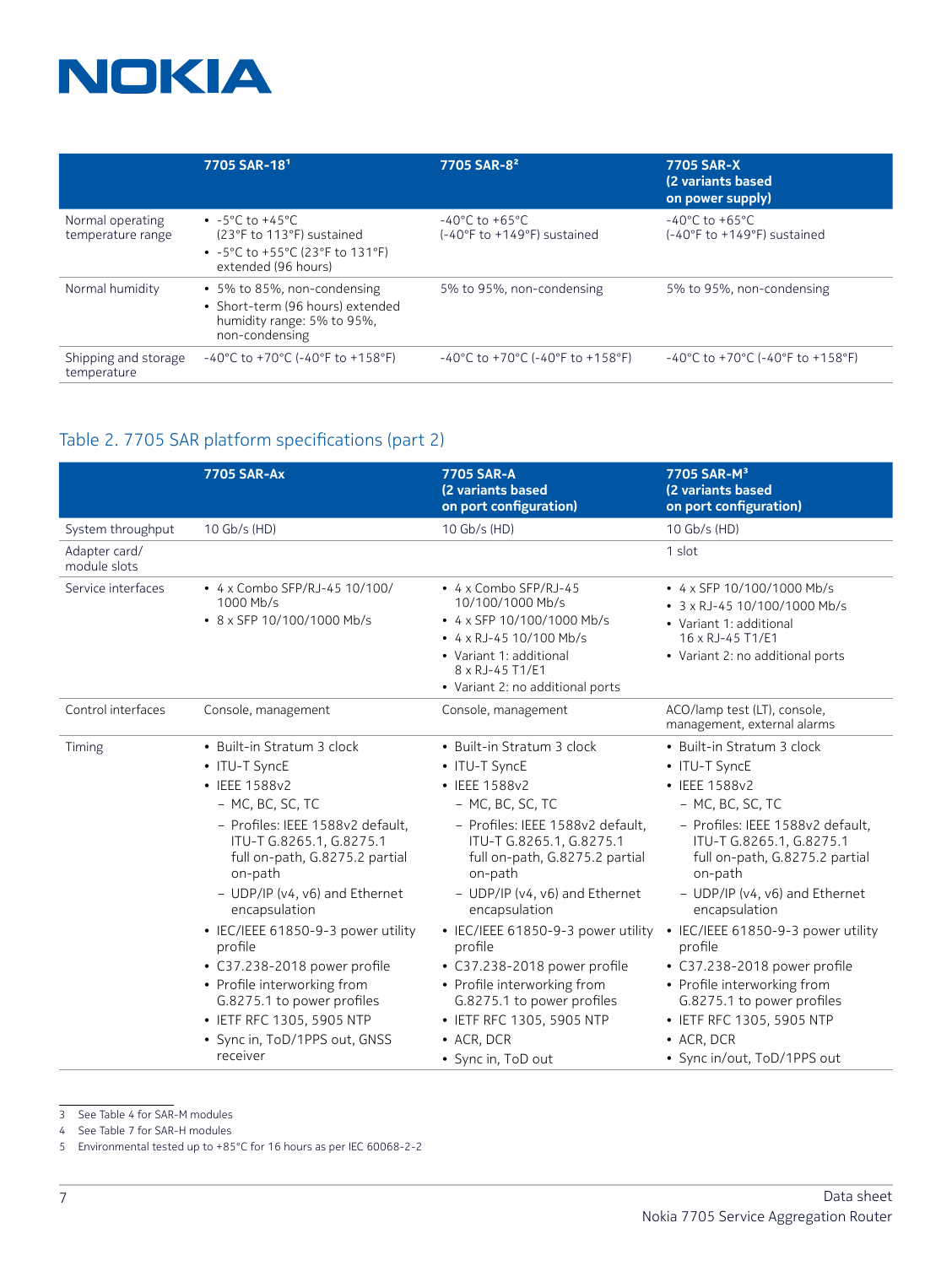|                                       | <b>7705 SAR-Ax</b>                                                                                                                                                                                                                              | 7705 SAR-A<br>(2 variants based<br>on port configuration)                                                                                                                                                                            | 7705 SAR-M <sup>3</sup><br>(2 variants based<br>on port configuration)                                                                                                                           |
|---------------------------------------|-------------------------------------------------------------------------------------------------------------------------------------------------------------------------------------------------------------------------------------------------|--------------------------------------------------------------------------------------------------------------------------------------------------------------------------------------------------------------------------------------|--------------------------------------------------------------------------------------------------------------------------------------------------------------------------------------------------|
| <b>Dimensions</b>                     | • Height: 1 RU 4.3 cm (1.7 in)<br>• Depth: 20.1 cm (7.9 in)<br>• Width: 43.79 cm (17.24 in)<br>• Rack-mountable in a 48.2-cm<br>rack, 30-cm depth (standard 19-in<br>equipment rack, 12-in depth)                                               | • Height: 1 RU 4.4 cm (1.73 in)<br>• Depth: 24.1 cm (9.5 in)<br>• Width: 44.1 cm (17.4 in)<br>• Rack-mountable in a $48.2$ -cm<br>rack, 30-cm depth (standard 19-in<br>equipment rack, 12-in depth)                                  | • Height: 1 RU 4.4 cm (1.73 in)<br>• Depth: 24.1 cm (9.5 in)<br>• Width: 44.1 cm (17.4 in)<br>• Rack-mountable in a 48.2-cm<br>rack, 30-cm depth (standard 19-in<br>equipment rack, 12-in depth) |
| Power                                 | • Two feeds: -48 V DC/<br>$-60$ V DC, or $+24$ V DC<br>• AC power solutions available: 100 V<br>AC to 240 V AC, 50 Hz/60 Hz                                                                                                                     | • Two feeds: -48 V DC/<br>$-60$ V DC<br>• AC power solutions available: 100<br>V AC to 240 V AC, 50 Hz/60 Hz                                                                                                                         | $\bullet$ Two feeds: -48 V DC/<br>-60 V DC, or +24 V DC<br>• AC power solutions available: 100 V<br>AC to 240 V AC, 50 Hz/60 Hz                                                                  |
| Cooling                               | Passively cooled                                                                                                                                                                                                                                | Passively cooled                                                                                                                                                                                                                     | Built-in five-fan array with redundancy                                                                                                                                                          |
| Normal operating<br>temperature range | • $-40^{\circ}$ C to $+65^{\circ}$ C ( $-40^{\circ}$ F to $+149^{\circ}$ F)<br>sustained with a minimum airflow<br>rate of 0.5 m/s<br>• $-40^{\circ}$ C to $+60^{\circ}$ C ( $-40^{\circ}$ F to $+140^{\circ}$ F)<br>in a still air environment | • $-40^{\circ}$ C to $+65^{\circ}$ C ( $-40^{\circ}$ F to $+149^{\circ}$ F)<br>sustained with a minimum airflow<br>rate of 0.5 m/s<br>• $-40^{\circ}$ C to $+60^{\circ}$ C (-40°F to $+140^{\circ}$ F)<br>in a still air environment | -40°C to +65°C (-40°F to +149°F)<br>sustained                                                                                                                                                    |
| Normal humidity                       | 5% to 95%, non-condensing                                                                                                                                                                                                                       | 5% to 95%, non-condensing                                                                                                                                                                                                            | 5% to 95%, non-condensing                                                                                                                                                                        |
| Shipping and storage<br>temperature   | $-40^{\circ}$ C to $+70^{\circ}$ C (-40°F to $+158^{\circ}$ F)                                                                                                                                                                                  | $-40^{\circ}$ C to $+70^{\circ}$ C (-40°F to $+158^{\circ}$ F)                                                                                                                                                                       | $-40^{\circ}$ C to $+70^{\circ}$ C (-40°F to $+158^{\circ}$ F)                                                                                                                                   |

## Table 3. 7705 SAR platform specifications (part 3)

|                               | 7705 SAR-H <sup>4</sup> (2 variants based<br>on power supply)                                                                       | 7705 SAR-Hc                                                                                                                                           | 7705 SAR-Wx (2 variants)                                                                                            |
|-------------------------------|-------------------------------------------------------------------------------------------------------------------------------------|-------------------------------------------------------------------------------------------------------------------------------------------------------|---------------------------------------------------------------------------------------------------------------------|
| System throughput             | 8 Gb/s (HD)                                                                                                                         | $5$ Gb/s (HD)                                                                                                                                         | $10$ Gb/s (HD)                                                                                                      |
| Adapter card/<br>module slots | 2 slots                                                                                                                             |                                                                                                                                                       |                                                                                                                     |
| Service interfaces            | • $4 \times R$ J-45 10/100/1000 (PoE/PoE+<br>capable)<br>• 2 x SFP 100/1000 Mb/s<br>$\cdot$ 2 x Combo SFP/RJ-45 100/<br>$1000$ Mb/s | • $2 \times R$ J-45 10/100/1000 (PoE/PoE+<br>capable)<br>• 2 x RJ-45 10/100/1000 Mb/s<br>$\cdot$ 2 x SFP 100/1000 Mb/s<br>• $2 \times RS-232$ (async) | $\cdot$ 3 x SFP 100/1000 Mb/s<br>$\cdot$ 2 x RJ-45 100/1000 Mb/s<br>• Variant 2: PoE+ on one RJ-45<br>Ethernet port |
| Control interfaces            | ACO/LT, console, management, external<br>alarms, compact flash                                                                      | ACO, console, management, external<br>alarms                                                                                                          | Console, management, external<br>alarms                                                                             |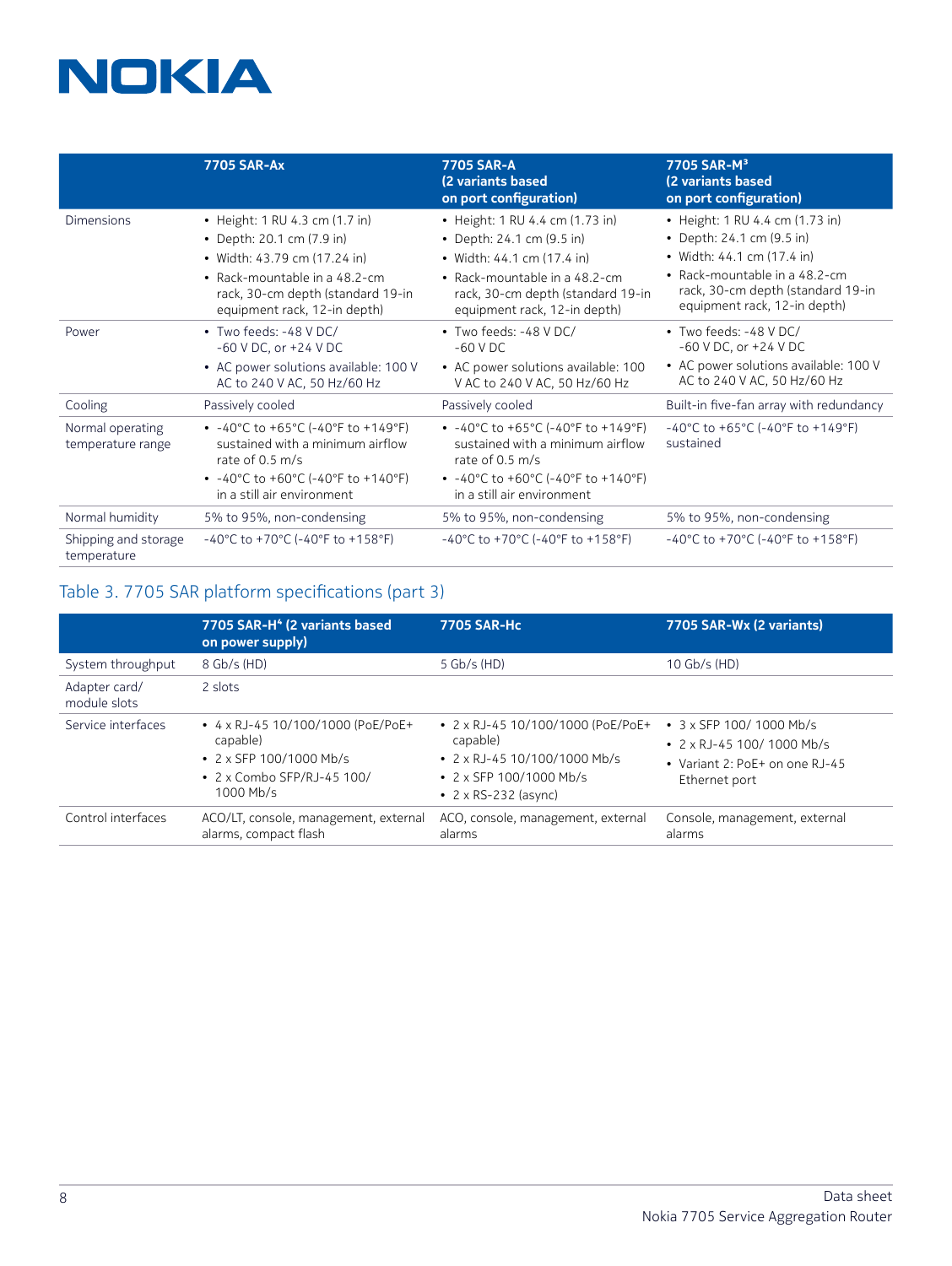

|                                       | 7705 SAR-H <sup>4</sup> (2 variants based                                                                                                                                                                                                                                                                                                                                                                                                                                                                                    | 7705 SAR-Hc                                                                                                                                                                                                                                                                                                                                                                                                                 | 7705 SAR-Wx (2 variants)                                                                                                                                                                                                                                                                                                                                                                                                                                  |
|---------------------------------------|------------------------------------------------------------------------------------------------------------------------------------------------------------------------------------------------------------------------------------------------------------------------------------------------------------------------------------------------------------------------------------------------------------------------------------------------------------------------------------------------------------------------------|-----------------------------------------------------------------------------------------------------------------------------------------------------------------------------------------------------------------------------------------------------------------------------------------------------------------------------------------------------------------------------------------------------------------------------|-----------------------------------------------------------------------------------------------------------------------------------------------------------------------------------------------------------------------------------------------------------------------------------------------------------------------------------------------------------------------------------------------------------------------------------------------------------|
|                                       | on power supply)                                                                                                                                                                                                                                                                                                                                                                                                                                                                                                             |                                                                                                                                                                                                                                                                                                                                                                                                                             |                                                                                                                                                                                                                                                                                                                                                                                                                                                           |
| Timing                                | • Built-in Stratum 3 clock<br>• ITU-T SyncE<br>• IEEE 1588v2<br>- MC, BC, SC, TC<br>- Profiles: IEEE 1588v2 default,<br>ITU-T G.8265.1, G.8275.1<br>full on-path, G.8275.2 partial<br>on-path<br>- UDP/IP (v4, v6) and Ethernet<br>encapsulation<br>· IEC/IEEE 61850-9-3 power utility<br>profile<br>• C37.238-2018 power profile<br>• Profile interworking from<br>G.8275.1 to power profiles<br>• IETF RFC 1305, 5905 NTP<br>• ACR, DCR<br>• Sync in/out, Inter-range<br>instrumentation group (IRIG)-B<br>(B000/B12x) out | • Built-in Stratum 3 clock<br>• ITU-T SyncE<br>• IEEE 1588v2<br>- MC, BC, SC, TC<br>- Profiles: IEEE 1588v2 default,<br>ITU-T G.8265.1, G.8275.1<br>full on-path, G.8275.2 partial<br>on-path<br>- UDP/IP (v4, v6) and Ethernet<br>encapsulation<br>• IEC/IEEE 61850-9-3 power utility<br>profile<br>• C37.238-2018 power profile<br>• Profile interworking from<br>G.8275.1 to power profiles<br>• IETF RFC 1305, 5905 NTP | • Built-in Stratum 3 clock<br>• ITU-T SyncE<br>• IEEE 1588v2<br>- MC, BC, SC, TC<br>- Profiles: IEEE 1588v2 default,<br>ITU-T G.8265.1, G.8275.1<br>full on-path, G.8275.2 partial<br>on-path<br>- UDP/IP (v4, v6) and Ethernet<br>encapsulation<br>• IEC/IEEE 61850-9-3 power utility<br>profile<br>• C37.238-2018 power profile<br>• Profile interworking from<br>G.8275.1 to power profiles<br>• IETF RFC 1305, 5905 NTP<br>• Variant 2: GNSS receiver |
| Dimensions and<br>mounting options    | • Height: 1.7 RU 7.62 cm (3 in)<br>• Depth: 25.4 cm (10 in)<br>• Width: 43.9 cm (17.3 in)<br>• Rack-mountable in a 48.2-cm rack,<br>30-cm depth (standard<br>19-in equipment rack, 12-in depth)<br>• Wall/panel-mountable                                                                                                                                                                                                                                                                                                    | • Height: 17.8 cm (7 in)<br>• Width: 9.14 cm (3.6 in)<br>• Depth: 15.24 cm (6 in)<br>• DIN rail and wall/panel-mountable                                                                                                                                                                                                                                                                                                    | • Height: 9.7 cm (3.8 in)<br>• Depth: 16.5 cm (6.5 in)<br>• Width: 35.6 cm (14 in)<br>• Pole-, wall-, strand-mount brackets<br>• Carrying kit<br>• Weather-proof cable termination kits<br>• EMC Class B<br>$\cdot$ IP65                                                                                                                                                                                                                                  |
| Power                                 | • Low voltage DC variant: Two feeds:<br>$-48$ V DC/<br>-60 V DC, or +24 V DC<br>• High voltage AC/DC variant:<br>- Rated voltages: 110 V DC to 250 V<br>DC, 100 V AC to 240 V AC, 50 Hz/60 Hz                                                                                                                                                                                                                                                                                                                                | $\cdot$ ±20 V DC to 75 V DC<br>• HV power solution available: 100 V<br>AC to 240 V AC, 50 Hz/60 Hz;<br>88 V DC to 300 V DC                                                                                                                                                                                                                                                                                                  | • AC: 100 V AC to 240 V AC, 50 Hz/<br>60 Hz<br>• Power over coaxial cable: 90 V AC,<br>50 Hz/60 Hz, quasi-square wave                                                                                                                                                                                                                                                                                                                                     |
| Cooling                               | Passively cooled                                                                                                                                                                                                                                                                                                                                                                                                                                                                                                             | Passively cooled                                                                                                                                                                                                                                                                                                                                                                                                            | Passively cooled                                                                                                                                                                                                                                                                                                                                                                                                                                          |
| Normal operating<br>temperature range | -40°C to +65°C (-40°F to +149°F)<br>sustained                                                                                                                                                                                                                                                                                                                                                                                                                                                                                | • $-40^{\circ}$ C to $+70^{\circ}$ C <sup>5</sup><br>(-40°F to +158°F) sustained with a<br>minimum airflow rate of 0.5 m/s<br>• $-40^{\circ}$ C to $+65^{\circ}$ C (-40°F to $+149^{\circ}$ F)<br>in a still air environment                                                                                                                                                                                                | -40°C to +65°C (-40°F to +149°F)<br>sustained                                                                                                                                                                                                                                                                                                                                                                                                             |
| Normal humidity                       | 5% to 95%, non-condensing                                                                                                                                                                                                                                                                                                                                                                                                                                                                                                    | 5% to 95%, non-condensing                                                                                                                                                                                                                                                                                                                                                                                                   | • 2% to 100%, condensing<br>• Element-proof enclosure/<br>connectivity                                                                                                                                                                                                                                                                                                                                                                                    |
| Shipping and storage<br>temperature   | -40°C to +70°C (-40°F to +158°F)                                                                                                                                                                                                                                                                                                                                                                                                                                                                                             | -40°C to +70°C (-40°F to +158°F)                                                                                                                                                                                                                                                                                                                                                                                            | 40°C to +70°C (-40°F to +158°F)                                                                                                                                                                                                                                                                                                                                                                                                                           |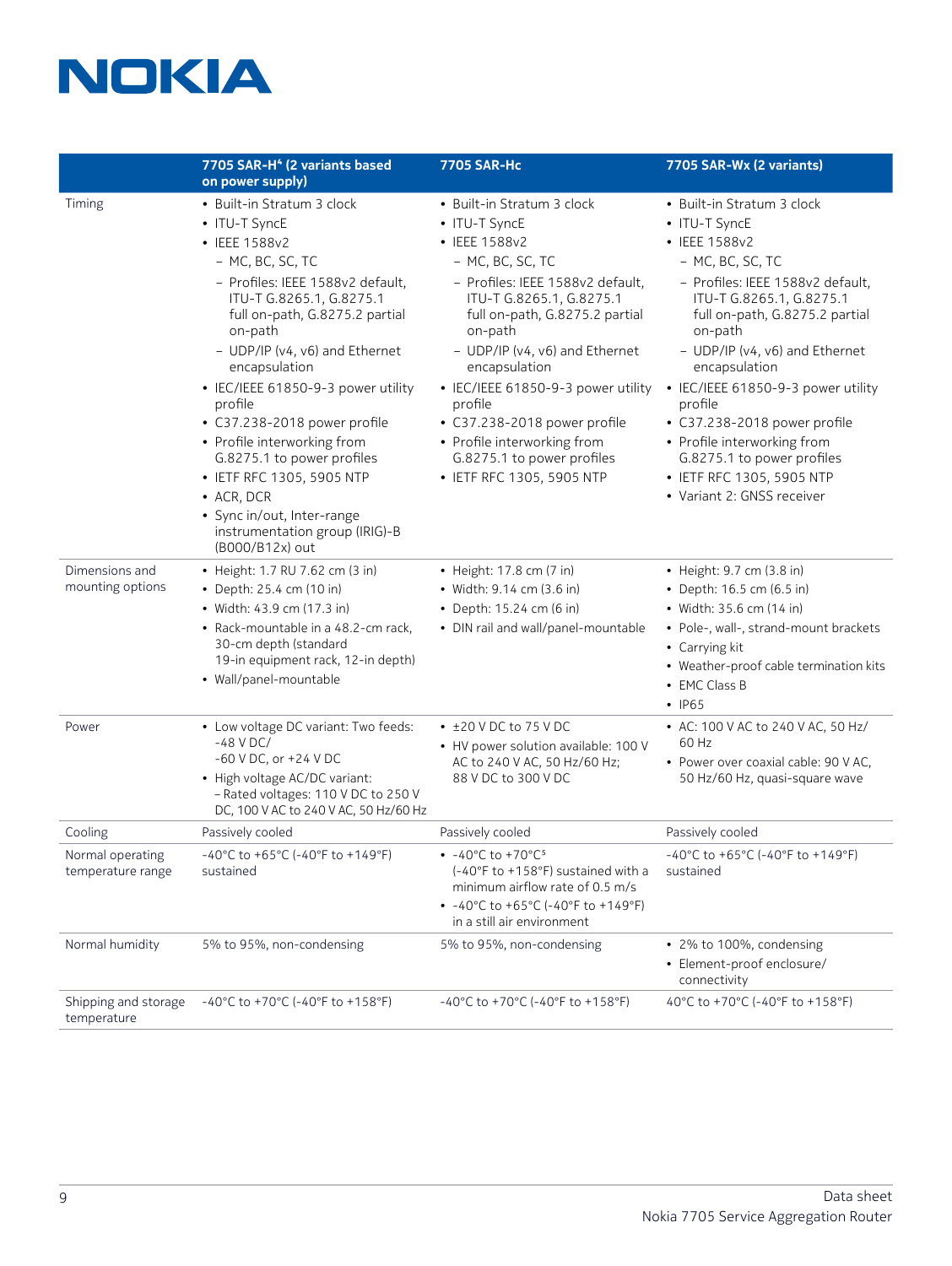

#### **7705 SAR-H modules**

The two expansion module slots, provided on the 7705 SAR-H, can support the plug-in modules in Table 4.

#### Table 4. SAR-H modules

| <b>Card name</b>         | <b>Details</b>            |
|--------------------------|---------------------------|
| 4-port Ethernet          | 4 x RJ-45 10/100 Mb/s     |
| Combination T1/E1/RS-232 | • $2 \times R$ J-45 T1/E1 |
|                          | • $2 \times RS - 232$     |
| <b>GPS</b> receiver      | 1 RF port - GNSS          |

#### **7705 SAR-M modules**

The expansion module slot can support one of the following plug-in modules.

#### Table 5. SAR-M modules

| Card name        | <b>Details</b>                                                  |
|------------------|-----------------------------------------------------------------|
| 2-port 10GE ring | $2 \times XFP 10GE$                                             |
| 6-port Ethernet  | $\cdot$ 2 x SFP 100 Mb/s                                        |
|                  | • 2 x Combo SFP/RJ.5 100/1000 Mb/s                              |
|                  | • $2 \times RJ.5$ 100/1000 Mb/s with $2 \times PoE$ or 1 x PoE+ |
| Passive CWDM     | Mux/demux and OADM variants available with selected wavelengths |

## **7705 SAR-18 X-Adapter cards**

The four slots in the left side of the 7705 SAR-18 can be used to house the following X-Adapter card.

#### Table 6. SAR-18 X-Adapter card

| Card name                   | <b>Details</b>                                         |
|-----------------------------|--------------------------------------------------------|
| 1-port 10GE/10-port GE card | Configurable to operate in one of the following modes: |
|                             | $\cdot$ 10 x SFP 1 Gb/s                                |
|                             | • $1 \times$ SFP+ 10 Gb/s                              |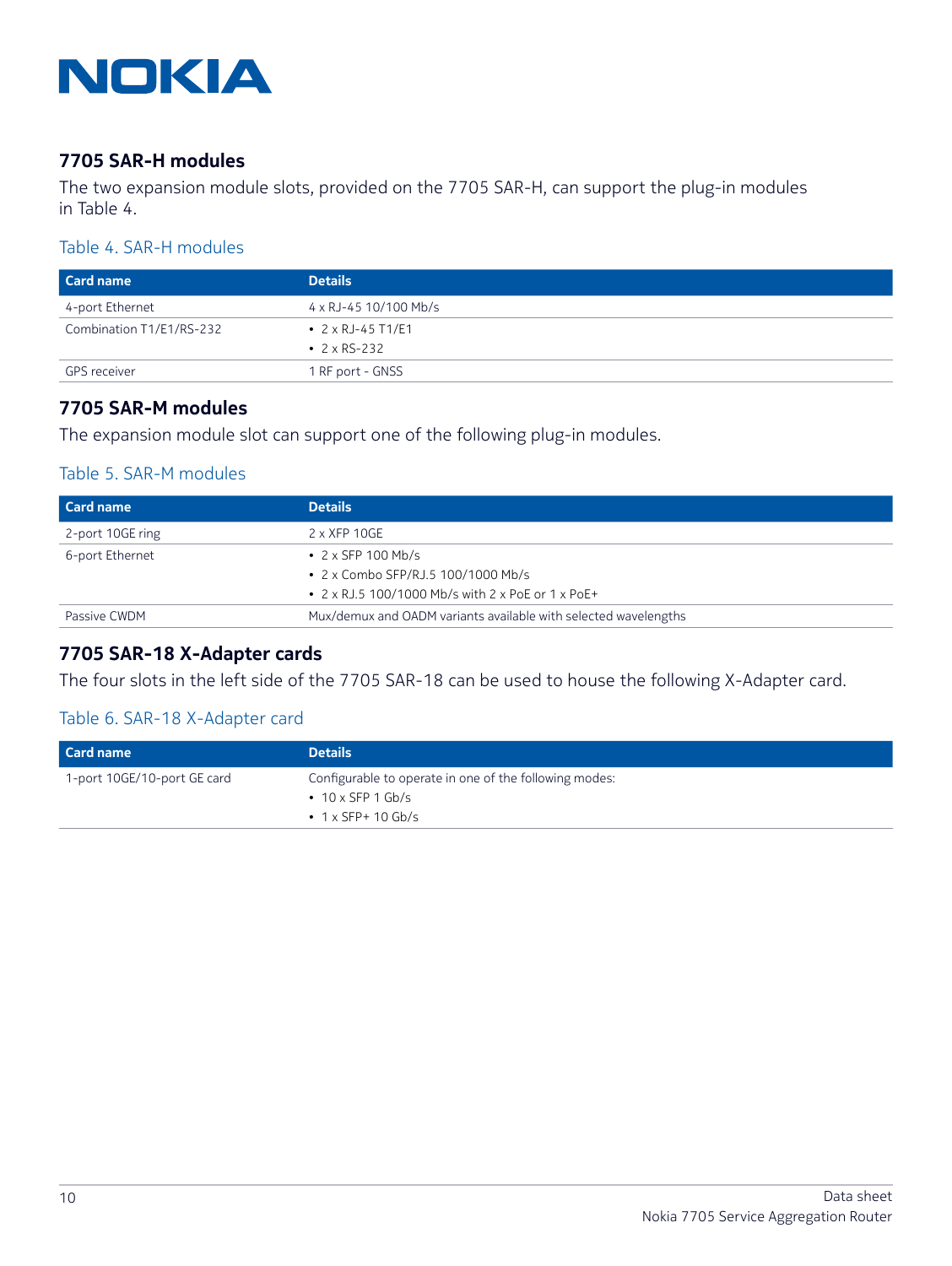

#### 7705 SAR-8 and SAR-18 adapter cards

The 7705 SAR portfolio supports an extensive range of adapter cards and modules, optimized to address different network and service requirements. Each of the six adapter card slots in the 7705 SAR-8, or the 12 adapter card slots in the right side of the 7705 SAR-18, can be used to house the following adapter card types.

#### Table 7. SAR-8 and SAR-18 adapter cards<sup>6</sup>

| <b>Card name</b>                                          | <b>Details</b>                                                                                                                                                                                                            |
|-----------------------------------------------------------|---------------------------------------------------------------------------------------------------------------------------------------------------------------------------------------------------------------------------|
| 6-port 10GE, GE                                           | • $2 \times$ SFP+ 10 Gb/s                                                                                                                                                                                                 |
|                                                           | • 4 x SFP 100/1000 Mb/s                                                                                                                                                                                                   |
| 2-port 10GE ring                                          | $2 \times XFP$ 10 Gb/s                                                                                                                                                                                                    |
| 8-port GE                                                 | 8 x SFP 10/100/1000 Mb/s                                                                                                                                                                                                  |
| 4-port OC-3/STM-1 or 1-port OC-12/<br>$STM-4$             | • 4 x SFP configurable for SONET or SDH - configurable as 4 x OC-3/STM-1 or 1 x OC-12 STM-4<br>• Supports TDM and PPP/MLPPP in channelized mode and POS in clear channel mode                                             |
| 4-port OC-3/STM-1 clear channel                           | • 4 x SFP configurable for SONET or SDH<br>• Supports ATM, POS and IP                                                                                                                                                     |
| 2-port OC-3/STM-1 channelized                             | • 2 x SFP configurable for SONET or SDH<br>• Supports ATM, ATM-IMA, TDM, PPP/MLPPP and IP                                                                                                                                 |
| 16-port ASAP T1/E1                                        | ATM, ATM-IMA, TDM, FR, HDLC, MCPPP/MLPPP and IP                                                                                                                                                                           |
| 32-port ASAP T1/E1                                        | ATM, ATM-IMA, TDM, FR, HDLC, MCPPP/MLPPP and IP                                                                                                                                                                           |
| 12-port Serial Data Interface v3 (SDIv3)                  | 12 serial ports can be configured as RS-232, V.35, X.21, and RS-422/RS-530 interfaces for TDM, FR, HDLC and<br>IP (TDM-only for RS-232) with additional speeds, synchronization functionality, and maintenance capability |
| 6-port E&M                                                | $6 \times R$ J-45                                                                                                                                                                                                         |
| 8-port C37.94 teleprotection card                         | • 8 x SFP LC single-mode or multi-mode<br>• IEEE 1613 Class 2 compliant                                                                                                                                                   |
| 8-port voice and teleprotection                           | • 2 x Foreign eXchange Subscriber (FXS) and 2 x Foreign eXchange Office (FXO) ports for analog voice<br>• 2 x ITU-T G.703 co-directional ports<br>• 2 x IEEE C37.94 optical teleprotection ports                          |
| 6-port FXS voice                                          | 3 x RJ-45, with 2 x FXS ports per connector - loop start/private line automatic ringdown (PLAR) signaling                                                                                                                 |
| 8-port FXO voice                                          | 4 x RJ-45, with 2 x FXO ports per connector - loop start signaling                                                                                                                                                        |
| Integrated services                                       | Supports Multi-Drop Data Bridging (MDDB), PCM multidrop bridging SCADA applications,<br>Voice Conference Bridging (VCB)                                                                                                   |
| <b>GNSS receiver</b>                                      | 1 x RF, receives frequency and time from a GNSS antenna                                                                                                                                                                   |
| Auxiliary alarm                                           | 24 digital alarm inputs, 2 analog inputs and 8 output relays                                                                                                                                                              |
| Passive Coarse Wavelength Division<br>Multiplexing (CWDM) | Mux/demux and optical add/drop multiplexer (OADM) variants available with selected wavelengths                                                                                                                            |
| Microwave interface                                       | • Interface to Nokia Wavence microwave transport                                                                                                                                                                          |
|                                                           | • 2 x SFP 10/100/1000 Mb/s with microwave-aware Ethernet ports                                                                                                                                                            |
|                                                           | • 2 x RJ-45 10/100/1000 Mb/s with microwave-aware Ethernet ports                                                                                                                                                          |
|                                                           | • 4 x SFP 10/100/1000 Mb/s                                                                                                                                                                                                |
| Microwave power injector                                  | • $2 \times R$ J-45                                                                                                                                                                                                       |
|                                                           | • Supplies power to Nokia Wavence                                                                                                                                                                                         |

<sup>6</sup> See 7705 SAR Adapter Cards data sheet for more details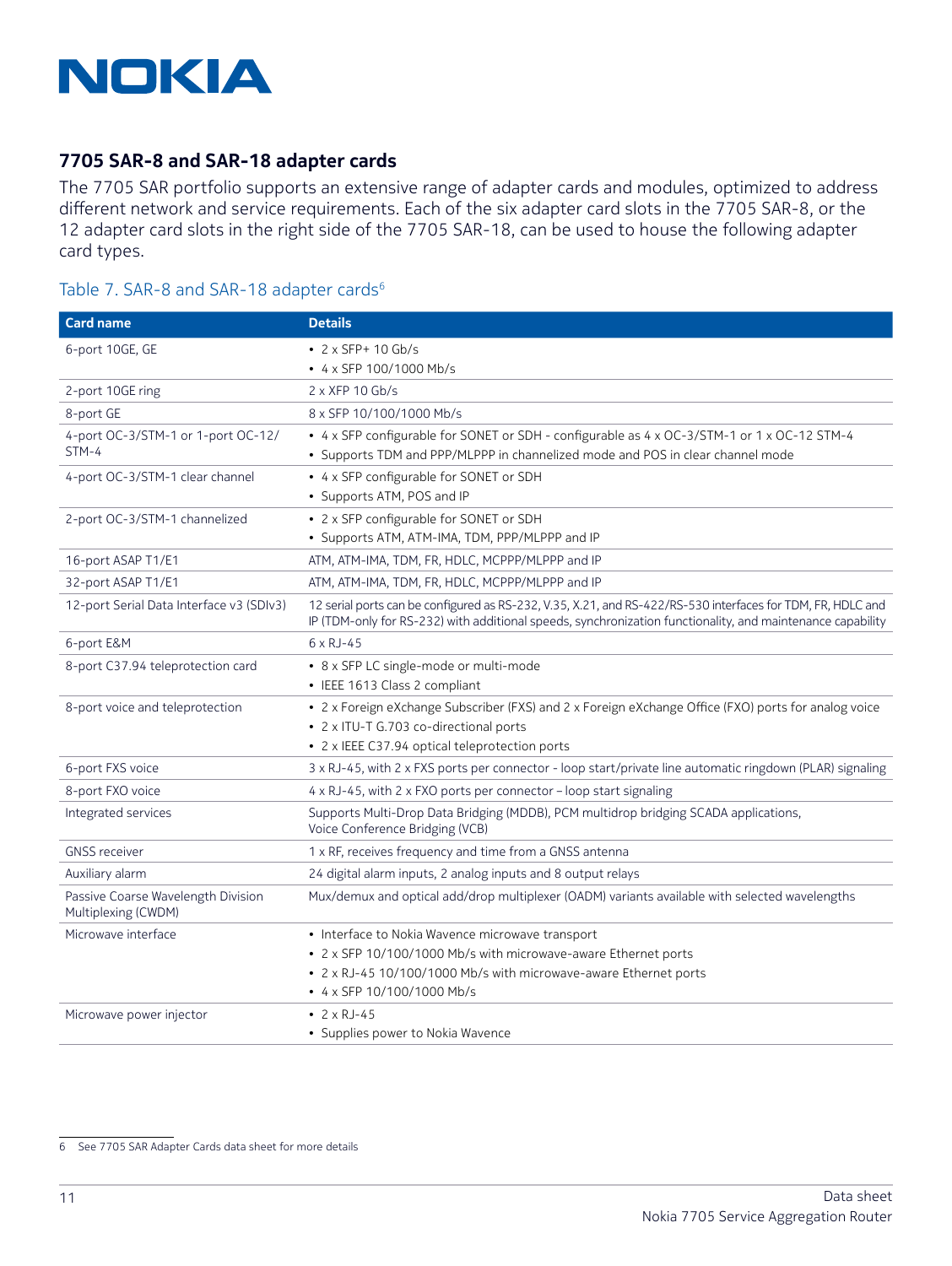

## Standards compliance<sup>7</sup>

Tables 8 through 12 provide information on how the 7705 SAR variants comply with international regulatory and telecom standards.

#### Table 8. EMC industrial, regulatory and customer standards compliance

| <b>Standard</b>                         | <b>Title</b>                                                                                                                                                        | 7705<br><b>SAR-X</b> | 7705<br><b>SAR-A</b> | 7705<br><b>SAR Ax</b> | 7705<br><b>SAR-M</b> | 7705<br><b>SAR-8</b> | 7705<br><b>SAR-18</b> | 7705<br><b>SAR-H</b> | 7705<br><b>SAR-Hc</b> | 7705<br><b>SAR-Wx</b> |
|-----------------------------------------|---------------------------------------------------------------------------------------------------------------------------------------------------------------------|----------------------|----------------------|-----------------------|----------------------|----------------------|-----------------------|----------------------|-----------------------|-----------------------|
| <b>IEEE</b><br>1613:2009<br>$+ A1:2011$ | <b>IEEE Standard Environmental</b><br>and Testing Requirements for<br><b>Communications Networking</b><br>Devices Installed in Electric<br><b>Power Substations</b> | X <sup>1</sup>       |                      | $X^3$                 |                      | $X^2$                | X <sup>1</sup>        | $X^3$                | $X^3$                 |                       |
| IEEE 1613.<br>$1 - 2013$                | <b>IEEE Standard Environmental</b><br>and Testing Requirements<br>for Communications Networking<br>Devices Installed in Transmission<br>and Distribution Facilities | X <sup>4</sup>       |                      | $\mathsf{X}^7$        |                      | $X^5$                | $X^6$                 | $X^7$                | $X^7$                 |                       |
| <b>IEEE Std</b><br>C37.90               | <b>IEEE Standard for relays</b><br>and relay systems associated<br>with Electric Power Apparatus                                                                    | X                    |                      | X                     |                      | $\mathsf{X}$         | $\chi$                | X                    | X                     |                       |
| <b>IEEE Std</b><br>C37.90.1             | Surge Withstand Capability<br>(SWC) Tests                                                                                                                           | X                    |                      | $\mathsf{X}$          |                      | X                    | X                     | $\mathsf X$          | X                     |                       |
| <b>IEEE Std</b><br>C37.90.2             | Withstand Capability of<br>Relay Systems to Radiated<br>Electromagnetic Interference<br>from Transceivers                                                           | X                    |                      | X                     |                      | X                    | X                     | X                    | X                     |                       |
| <b>IEEE Std</b><br>C37.90.3             | <b>IEEE Standard Electrostatic</b><br>Discharge Tests for Protective<br>Relays                                                                                      | X                    |                      | $\mathsf X$           |                      | X                    | X                     | X                    | X                     |                       |
| EN 50121-4                              | Electromagnetic Compatibility -<br>Part 4: Emission and<br>Immunity of the Signalling<br>and Telecommunications<br>Apparatus                                        | X                    | $\mathsf X$          | $\mathsf X$           | $\mathsf{X}$         | $\mathsf{X}$         | $\mathsf X$           | $\mathsf{X}% _{0}$   | X                     | X                     |
| IEC 62236-<br>4                         | Electromagnetic Compatibility<br>- Part 4: Emission and<br>Immunity of the Signalling and<br>Telecommunications Apparatus                                           | $\chi$               | X                    | $\mathsf X$           | X                    | X                    | X                     | X                    | X                     | X                     |
| IEC 61000-<br>$6 - 2$                   | Generic standards -<br>Immunity for industrial<br>environments                                                                                                      | $\times$             | $\times$             | $\mathsf X$           | X                    | X                    | X                     | $\mathsf X$          | X                     | $\chi$                |
| IEC 61000-<br>$6 - 4$                   | Generic standards -<br>Emissions standard for<br>industrial environments                                                                                            | X                    | $\mathsf{X}$         | $\mathsf{X}$          | X                    | X                    | X                     | $\mathsf X$          | X                     | X                     |
| IEC 61000-<br>$6 - 5$                   | Generic standards - Immunity<br>for equipment used in power<br>station and substation<br>environment                                                                | X                    |                      | X                     |                      | X                    | X                     | X                    | X                     |                       |

<sup>7</sup> System design intent is according to the listed standards. Please refer to product documentation for detailed compliance status.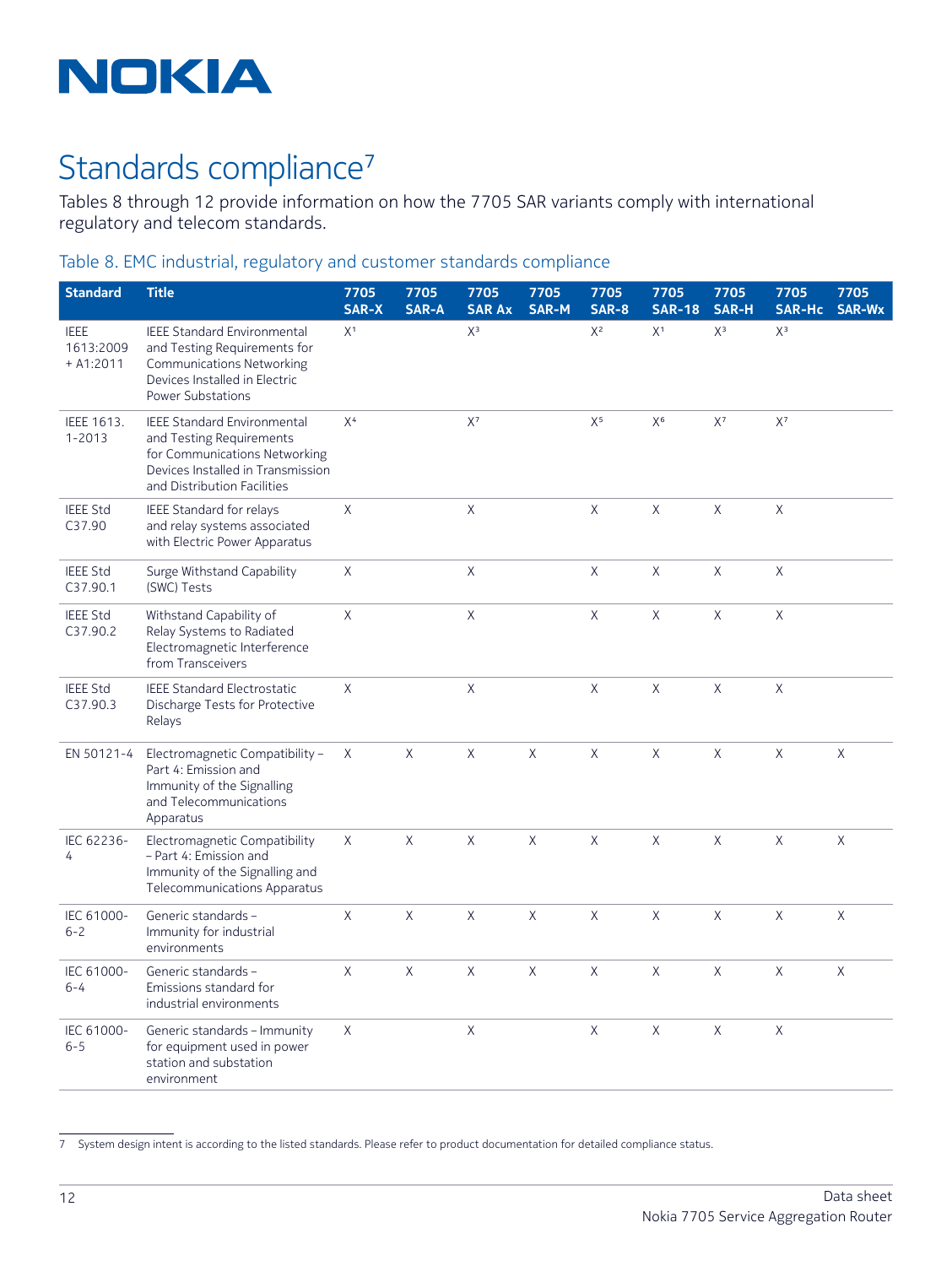| <b>Standard</b>        | <b>Title</b>                                                                                                             | 7705<br>SAR-X | 7705<br><b>SAR-A</b> | 7705<br><b>SAR Ax</b>   | 7705<br><b>SAR-M</b>      | 7705<br><b>SAR-8</b>      | 7705<br><b>SAR-18</b> | 7705<br><b>SAR-H</b> | 7705<br><b>SAR-Hc</b>     | 7705<br>SAR-Wx |
|------------------------|--------------------------------------------------------------------------------------------------------------------------|---------------|----------------------|-------------------------|---------------------------|---------------------------|-----------------------|----------------------|---------------------------|----------------|
| IEC 61850-<br>3        | Communication networks<br>and systems for power utility<br>automation - Part 3: General<br>requirements                  | X             |                      | X                       |                           | X                         | $X^8$                 | $\mathsf{X}$         | $\mathsf{X}$              |                |
| IEC/AS<br>60870.2.1    | Telecontrol equipment<br>and systems. Operating<br>conditions. Power supply and<br>electromagnetic compatibility         | $\mathsf X$   |                      | X                       |                           | $\mathsf X$               | $\mathsf X$           | $\mathsf X$          | X                         |                |
| IEC 61000-<br>$4 - 2$  | Electrostatic discharge immunity<br>test                                                                                 | $\mathsf{X}$  | X                    | X                       | X                         | $\mathsf X$               | $\mathsf X$           | $\mathsf X$          | X                         | X              |
| IEC 61000-<br>$4 - 3$  | Radiated electromagnetic field<br>immunity test                                                                          | $\mathsf{X}$  | X                    | $\mathsf X$             | X                         | X                         | $\mathsf X$           | $\mathsf X$          | X                         | $\sf X$        |
| IEC 61000-<br>$4 - 4$  | Electrical fast transient/burst<br>immunity test                                                                         | X             | $\mathsf X$          | X                       | X                         | X                         | $\mathsf{X}$          | X                    | X                         | $\sf X$        |
| IEC 61000-<br>$4 - 5$  | Surge immunity test                                                                                                      | $\mathsf X$   | $\mathsf X$          | $\mathsf X$             | $\mathsf X$               | $\mathsf X$               | $\mathsf{X}$          | $\mathsf X$          | $\mathsf X$               | $\mathsf X$    |
| IEC 61000-<br>$4 - 6$  | Immunity to conducted<br>disturbances                                                                                    | $\mathsf X$   | $\mathsf X$          | X                       | X                         | X                         | $\mathsf X$           | $\mathsf X$          | X                         | X              |
| IEC 61000-<br>$4 - 8$  | Power frequency magnetic field<br>immunity test                                                                          | X             |                      | $\mathsf X$             |                           | X                         | $\mathsf X$           | X                    | $\mathsf X$               |                |
| IEC 61000-<br>$4 - 9$  | Pulse Magnetic field immunity<br>test                                                                                    | X             |                      | X                       |                           | X                         | X                     | X                    | X                         |                |
| IEC 61000-<br>$4 - 10$ | Damped Oscillatory Magnetic<br>Field                                                                                     | $\mathsf X$   |                      | X                       |                           | X                         | $\mathsf{X}$          | $\mathsf{X}$         | $\mathsf X$               |                |
| IEC 61000-<br>$4 - 11$ | Voltage dips, short interruptions<br>and voltage variations immunity<br>tests                                            | $\sf X$       | $X^9$                | $X^9$                   | $X^9$                     | $\mathsf{X}^{\mathsf{g}}$ | $X^9$                 | X                    | $\mathsf{X}^\mathsf{g}$   | X              |
| IEC 61000-<br>$4 - 12$ | Oscillatory wave immunity test                                                                                           | $\times$      |                      | $\mathsf{X}$            |                           | X                         | $\sf X$               | $\mathsf X$          | X                         |                |
| IEC 61000-<br>$4 - 16$ | Conducted immunity 0 Hz -<br>150 kHz                                                                                     | $\times$      |                      | $\sf X$                 |                           | X                         | $\sf X$               | X                    | $\mathsf X$               |                |
| IEC 61000-<br>$4 - 17$ | Ripple on d.c. input power port<br>immunity test                                                                         | $\times$      |                      | $\sf X$                 |                           | X                         | X                     | $\mathsf X$          | X                         |                |
| IEC 61000-<br>$4 - 18$ | Damped oscillatory wave<br>immunity test                                                                                 | $\mathsf X$   |                      | Χ                       |                           | $\mathsf X$               | $\mathsf X$           | X                    | Χ                         |                |
| IEC 61000-<br>$4 - 29$ | Voltage dips, short interruptions<br>and voltage variations on d.c.<br>input power port immunity<br>tests                | X             |                      | $\mathsf X$             |                           | X                         | $\mathsf X$           | X                    | X                         |                |
| IEC 61000-<br>$3 - 2$  | Limits for harmonic current<br>emissions (equipment input<br>current <16A per phase)                                     | X             | $X^9$                | $\mathsf{X}^\mathsf{g}$ | $X^9$                     | $\mathsf{X}^\mathsf{g}$   | $X^9$                 | $\mathsf X$          | $\mathsf{X}^\mathsf{g}$   | $\mathsf X$    |
| IEC 61000-<br>$3 - 3$  | Limits for voltage fluctuations<br>and flicker in low-voltage supply<br>systems for equipment with<br>rated current <16A | X             | $X^9$                | $X^9$                   | $\mathsf{X}^{\mathsf{g}}$ | $\mathsf{X}^{\mathsf{g}}$ | $X^9$                 | X                    | $\mathsf{X}^{\mathsf{g}}$ | X              |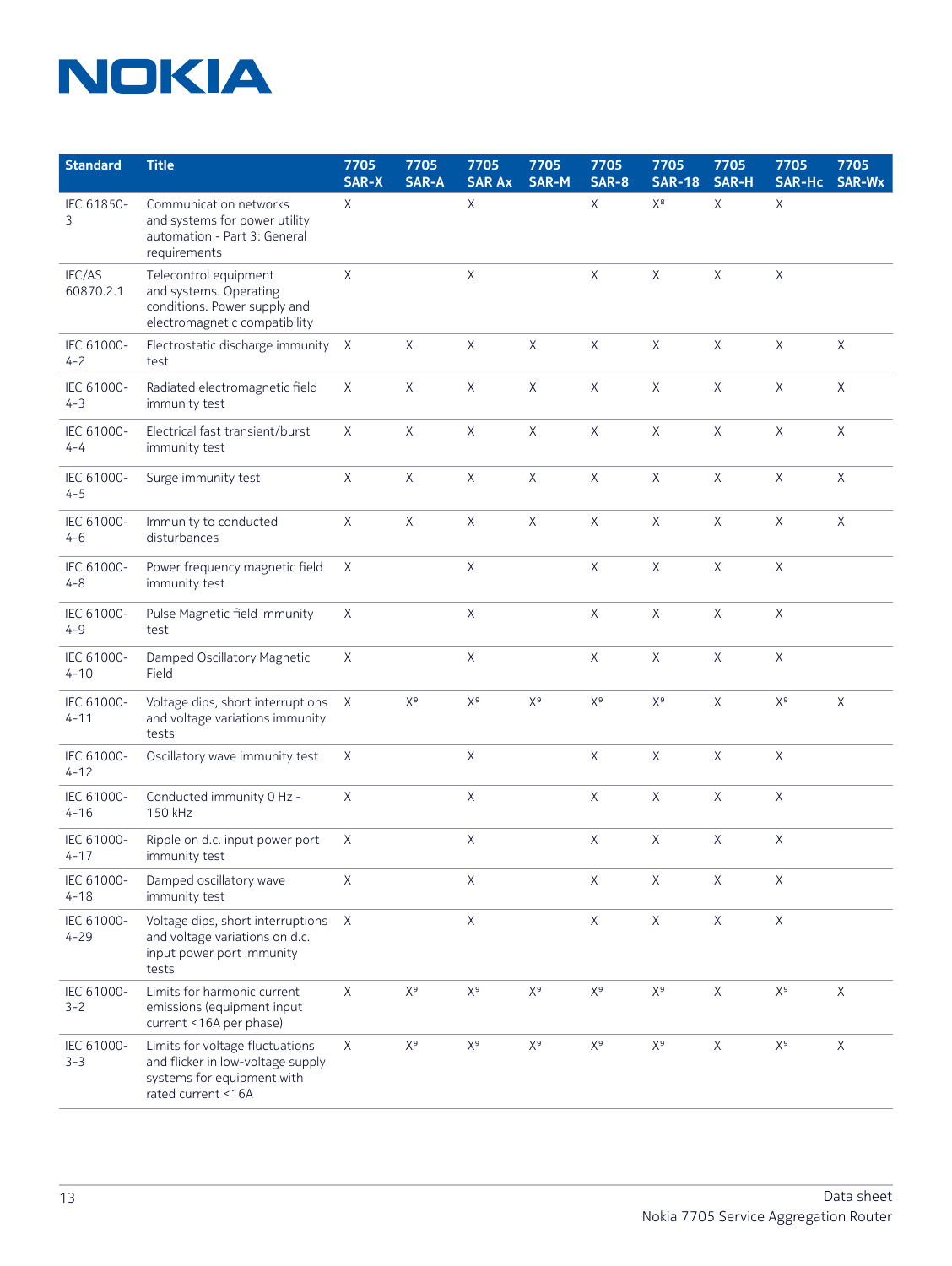

| <b>Standard</b>                 | <b>Title</b>                                                                                                                                                                                                                                                                         | 7705<br><b>SAR-X</b> | 7705<br><b>SAR-A</b> | 7705<br><b>SAR Ax</b>     | 7705<br><b>SAR-M</b>      | 7705<br><b>SAR-8</b> | 7705<br><b>SAR-18</b> | 7705<br><b>SAR-H</b> | 7705<br>SAR-Hc            | 7705<br>SAR-Wx |
|---------------------------------|--------------------------------------------------------------------------------------------------------------------------------------------------------------------------------------------------------------------------------------------------------------------------------------|----------------------|----------------------|---------------------------|---------------------------|----------------------|-----------------------|----------------------|---------------------------|----------------|
| <b>ITU-T K.20</b><br>(DC Ports) | Resistibility of<br>telecommunication<br>equipment installed in a<br>telecommunications centre<br>to overvoltages and<br>overcurrents                                                                                                                                                | X                    | X                    | X                         | X                         | X                    | X                     | $\mathsf{X}$         | X                         |                |
| <b>ETSI 300</b><br>$132 - 2$    | Power supply interface at the<br>input to telecommunications<br>and datacom (ICT) equipment;<br>Part 2: Operated by -48 V direct<br>current (dc)                                                                                                                                     | X                    | X                    | X                         | X                         | X                    | X                     | $\mathsf X$          | X                         |                |
| ETSI 300-<br>$132 - 3$          | Power supply interface at the<br>input to telecommunications<br>equipment; Part 3: Operated<br>by rectified current source,<br>alternating current source<br>or direct current source up<br>to 400V                                                                                  | X                    | $X^9$                | $\mathsf{X}^{\mathsf{g}}$ | $\mathsf{X}^{\mathsf{g}}$ |                      |                       | $\mathsf X$          | $\mathsf{X}^{\mathsf{g}}$ | $\sf X$        |
| EN 300 386                      | Telecommunication network<br>equipment; ElectroMagnetic<br>Compatibility (EMC)                                                                                                                                                                                                       | X                    | Χ                    | X                         | X                         | X                    | X                     | $\mathsf X$          | X                         | $\sf X$        |
| ES 201 468                      | Electromagnetic compatibility<br>and Radio spectrum<br>matters (ERM); Additional<br>ElectroMagnetic Compatibility<br>(EMC) requirements and<br>resistibility requirements<br>for telecommunications<br>equipment for enhanced<br>availability of service in<br>specific applications | X                    |                      | X                         | X                         | X                    | $\mathsf X$           |                      |                           | X              |
| EN 55024                        | Information technology<br>equipment - Immunity<br>characteristics - Limits and<br>methods of measurements                                                                                                                                                                            | X                    | X                    | $\mathsf X$               | X                         | X                    | X                     | $\mathsf X$          | X                         | $\mathsf X$    |
| Telcordia<br>GR-1089-<br>CORE   | EMC and Electrical Safety -<br>Generic Criteria for Network<br>Telecommunications<br>Equipment                                                                                                                                                                                       | X                    | X                    | X                         | X                         | X                    | X                     | $\mathsf X$          | X                         | X              |
| AS/NZS<br>CISPR 32              | Information technology<br>equipment - Radio disturbance<br>characteristics - Limits and<br>methods of measurement                                                                                                                                                                    | $X^{10}$             | $X^{10}$             | $X^{10}$                  | $X^{10}$                  | $X^{10}$             | $X^{10}$              | $X^{10}$             | $X^{10}$                  | $X^{11}$       |
| FCC Part<br>15,<br>Subpart B    | Radio Frequency devices-<br>Unintentional Radiators<br>(Radiated & Conducted<br>Emissions)                                                                                                                                                                                           | $X^{10}$             | $X^{10}$             | $X^{10}$                  | $X^{10}$                  | $X^{10}$             | $X^{10}$              | $X^{10}$             | $X^{10}$                  | $X^{11}$       |
| ICES-003                        | Information Technology<br>Equipment (ITE) -<br>Limits and methods<br>of measurement                                                                                                                                                                                                  | $X^{10}$             | $X^{10}$             | $X^{10}$                  | $X^{10}$                  | $X^{10}$             | $X^{10}$              | $X^{10}$             | $X^{10}$                  | $X^{11}$       |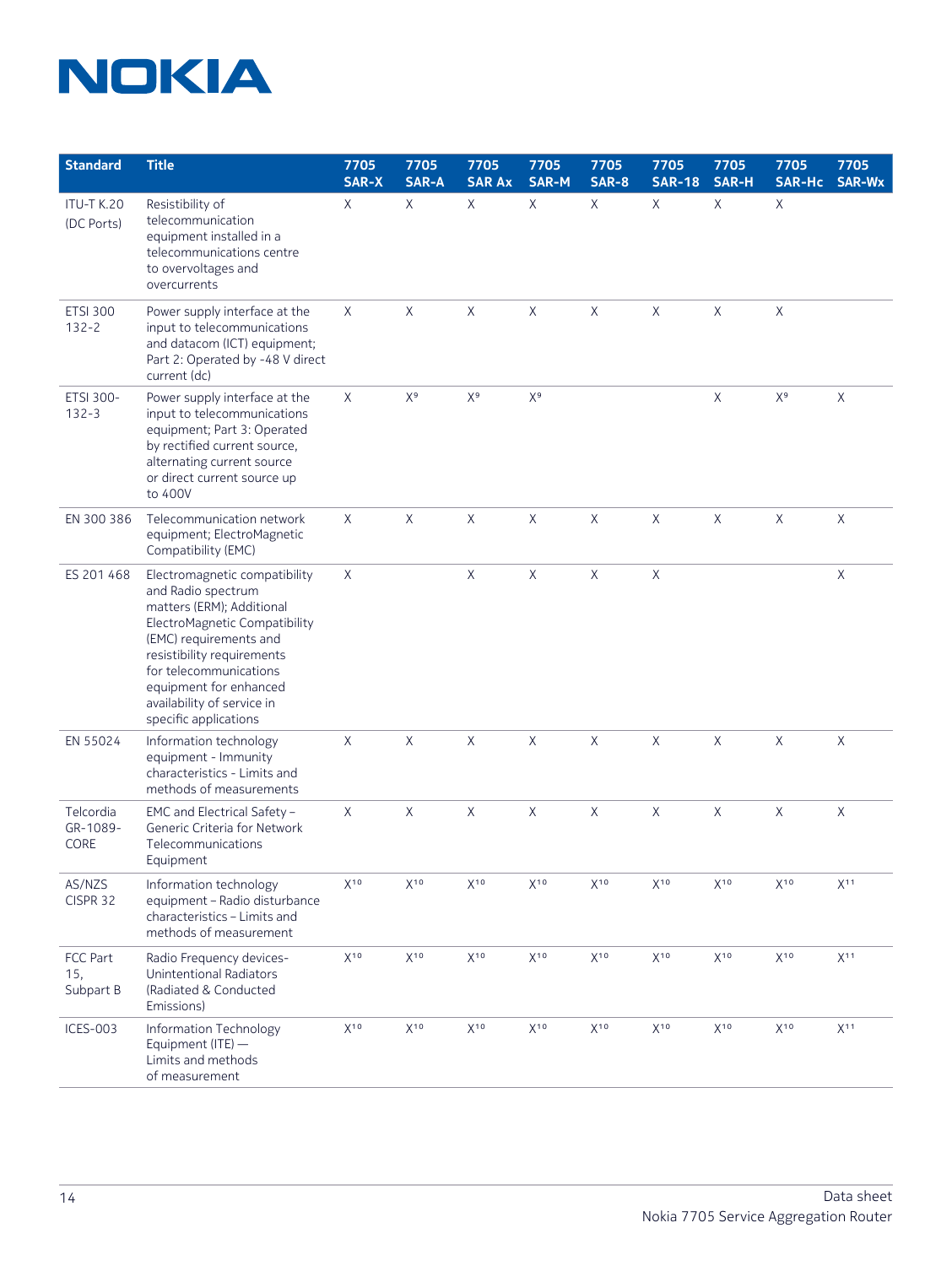| <b>Standard</b>                                                                      | <b>Title</b>                                                                        | 7705<br>SAR-X | 7705<br>SAR-A | 7705<br><b>SAR Ax</b> | 7705<br><b>SAR-M</b> | 7705<br><b>SAR-8</b> | 7705<br><b>SAR-18</b> | 7705<br>SAR-H | 7705<br><b>SAR-Hc</b> | 7705<br><b>SAR-Wx</b> |
|--------------------------------------------------------------------------------------|-------------------------------------------------------------------------------------|---------------|---------------|-----------------------|----------------------|----------------------|-----------------------|---------------|-----------------------|-----------------------|
| EN 55032                                                                             | Electromagnetic compatibility<br>of multimedia equipment -<br>Emission requirements | $X^{10}$      | $X^{10}$      | $X^{10}$              | $X^{10}$             | $X^{10}$             | $X^{10}$              | $X^{10}$      | $X^{10}$              | X <sup>11</sup>       |
| CISPR 32                                                                             | Electromagnetic compatibility<br>of multimedia equipment -<br>Emission requirements | $X^{10}$      | $X^{10}$      | $X^{10}$              | $X^{10}$             | $X^{10}$             | $X^{10}$              | $X^{10}$      | $X^{10}$              | X <sup>11</sup>       |
| GS7 EMC                                                                              | Electromagnetic Standard<br>Compatibility<br>(BT standard)                          | Χ             |               | X                     | Χ                    | X                    | X                     | X             |                       | Χ                     |
| <b>KC Notice</b><br>Emission<br>(KN32) and<br>Immunity<br>(KN35)<br>(South<br>Korea) | EMS standard:<br>NRRA notice                                                        | $\chi$        | X             | X                     | X                    | X                    | X                     | X.            | X                     |                       |

1 Performance Class 1

2 Performance Class 1 (Class 2 with optics interfaces only)

3 Performance Class 2

- 5 Zone A; Performance Class 1 (Class 2 with optics interfaces only)
- 6 Zone B; Performance Class 1
- 7 Zone A; Performance Class 2
- 8 With the exception of DC surges
- 9 With external AC/DC power supply
- 10 Class A
- 11 Class B

<sup>4</sup> Zone A; Performance Class 1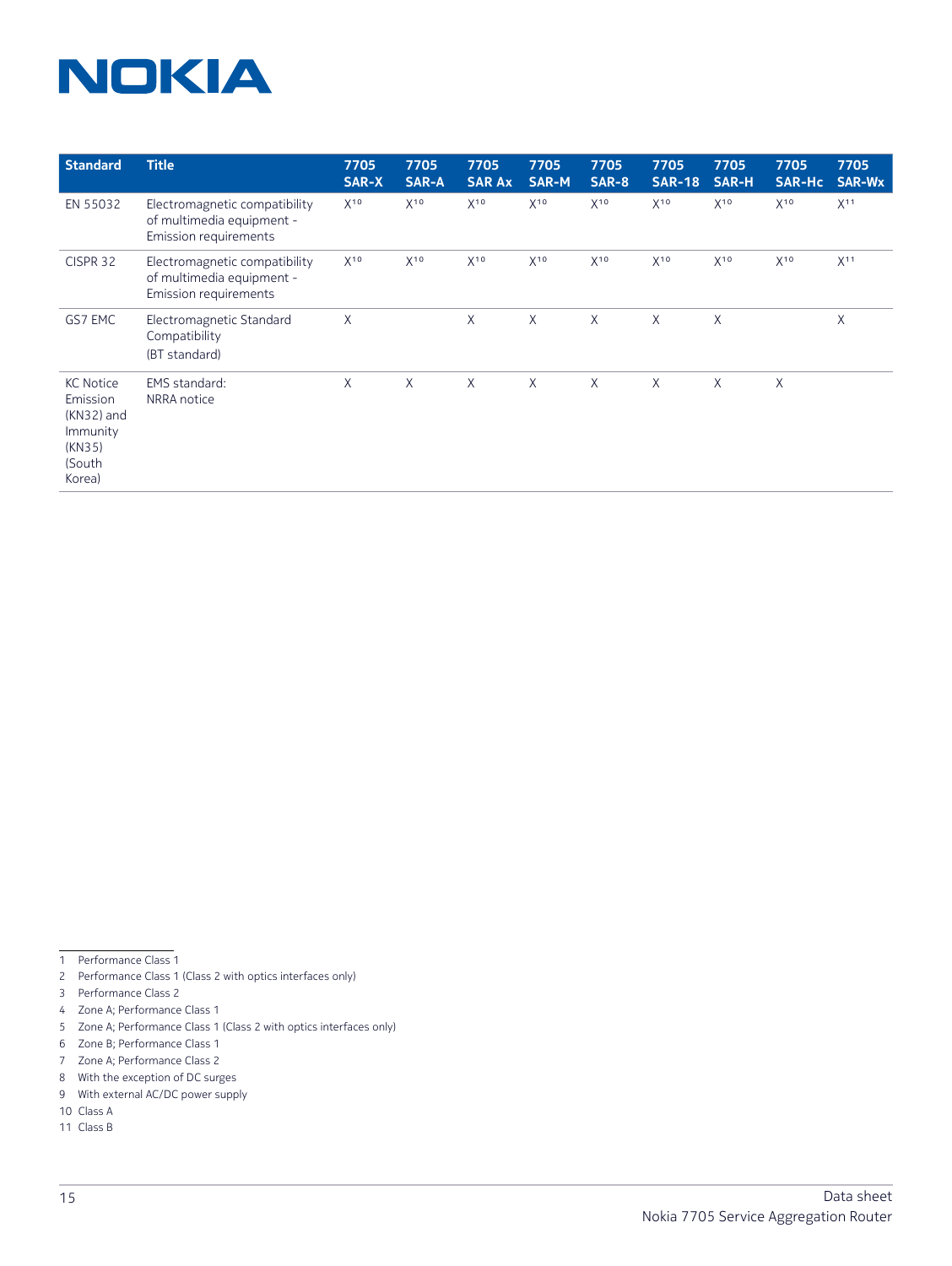

## Table 9. Environmental standards compliance

| <b>Standard</b>                   | <b>Title</b>                                                                                                                                                                      | 7705<br>SAR-X  | 7705<br><b>SAR-A</b> | 7705<br><b>SAR Ax</b> | 7705<br>SAR-M | 7705<br><b>SAR-8</b>                          | 7705<br><b>SAR-18</b>     | 7705<br><b>SAR-H</b> | 7705<br><b>SAR-Hc</b> | 7705<br><b>SAR-Wx</b> |
|-----------------------------------|-----------------------------------------------------------------------------------------------------------------------------------------------------------------------------------|----------------|----------------------|-----------------------|---------------|-----------------------------------------------|---------------------------|----------------------|-----------------------|-----------------------|
| IEEE 1613:2009 + A1:2011          | Environmental and<br><b>Testing Requirements</b><br>for Communications<br>Networking Devices                                                                                      | X <sup>1</sup> |                      | $\mathsf{X}$          |               | $\mathsf{X}^{\scriptscriptstyle{\mathrm{1}}}$ | $\mathsf{X}^{\texttt{1}}$ | $\mathsf X$          | $\mathsf X$           |                       |
| IEC 61850-3                       | Communication<br>networks and systems<br>for power utility<br>automation -<br>Part 3: General<br>requirements                                                                     | $X^2$          |                      | $X^2$                 |               | $X^2$                                         | $X^2$                     | $X^2$                | $X^2$                 |                       |
| IEC 60068-2-1                     | Environmental testing - X<br>Part 2-1: Tests-<br>Test A: Cold                                                                                                                     |                | $\chi$               | $\mathsf X$           | $\sf X$       | $\mathsf{X}$                                  | $\sf X$                   | $\mathsf X$          | $\mathsf X$           | $\times$              |
| IEC 60068-2-2                     | Environmental testing - X<br>Part 2-2: Tests -<br>Test B: Dry heat                                                                                                                |                | $\mathsf{X}$         | $\mathsf X$           | $\mathsf X$   | $\mathsf X$                                   | $\mathsf X$               | $\mathsf X$          | X                     | X                     |
| IEC 60068-2-30                    | Environmental testing - X<br>Part 2: Tests. Test Db<br>and guidance: Damp<br>heat, cyclic<br>$(12 + 12$ -hour cycle)                                                              |                | $\chi$               | $\times$              | $\sf X$       | $\mathsf{X}$                                  | $\sf X$                   | $\mathsf X$          | X                     | $\sf X$               |
| IEC 60255-21-2                    | Electrical relays -<br>Part 21: Vibration,<br>shock, bump and<br>seismic tests<br>on measuring relays<br>and protection<br>equipment -<br>Section Two:<br>Shock and bump<br>tests | X              |                      | $\mathsf X$           |               | $\mathsf X$                                   | $\mathsf X$               | X                    | $\mathsf X$           |                       |
| ETSI 300 753<br>Class 3.2         | Acoustic noise<br>emitted by<br>telecommunications<br>equipment                                                                                                                   | $\sf X$        | $\times$             | $\mathsf X$           | $\sf X$       | $\mathsf{X}$                                  | $\sf X$                   | $\mathsf X$          | $\mathsf X$           | $\times$              |
| Telcordia GR-63-CORE              | <b>NEBS Requirements:</b><br>Physical Protection                                                                                                                                  | X              | $\times$             | $\times$              | $\sf X$       | X                                             | $\mathsf X$               | $\times$             | X                     | X                     |
| ETSI EN 300 019-2-1,<br>Class 1.2 | Specification of<br>environmental tests;<br>Storage                                                                                                                               | $\mathsf X$    | $\mathsf X$          | $\mathsf X$           | $\mathsf X$   | $\mathsf X$                                   | $\mathsf X$               | $\mathsf X$          | $\mathsf X$           | $\mathsf X$           |
| ETSI EN 300 019-2-2,<br>Class 2.3 | Specification of<br>environmental tests;<br>Transportation                                                                                                                        | $\mathsf X$    | $\mathsf X$          | $\mathsf X$           | $\mathsf X$   | $\mathsf X$                                   | $\mathsf X$               | $\mathsf X$          | $\mathsf X$           | $\mathsf X$           |
| ETSI EN 300 019-2-3,<br>Class 3.2 | Specification of<br>environmental tests;<br>Stationary use at<br>weather protected<br>locations                                                                                   | $\mathsf X$    | $\mathsf X$          | $\mathsf X$           | $\mathsf X$   | $\mathsf X$                                   | $\mathsf X$               | $\mathsf X$          | $\mathsf X$           |                       |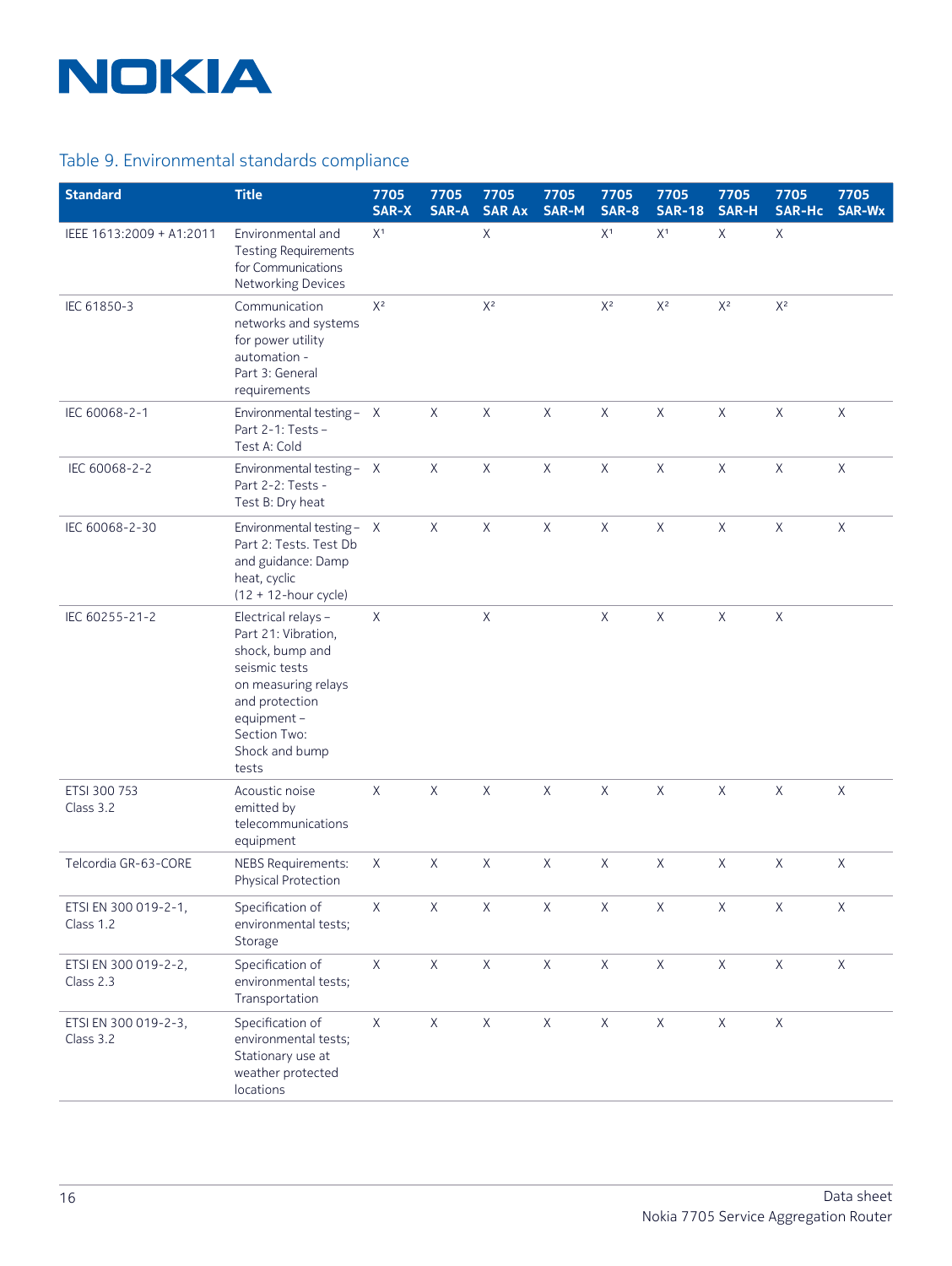| <b>Standard</b>                                                                                                                                                        | <b>Title</b>                                                                                        | 7705<br>SAR-X | 7705<br>SAR-A | 7705<br><b>SAR Ax</b> | 7705<br>SAR-M | 7705<br>SAR-8 | 7705<br><b>SAR-18</b> | 7705<br>SAR-H | 7705<br><b>SAR-Hc</b> | 7705<br>SAR-Wx |
|------------------------------------------------------------------------------------------------------------------------------------------------------------------------|-----------------------------------------------------------------------------------------------------|---------------|---------------|-----------------------|---------------|---------------|-----------------------|---------------|-----------------------|----------------|
| ETSI EN 300 019-2-4,<br>Class T4.1                                                                                                                                     | Specification of<br>environmental tests;<br>Stationary use at<br>non-weather<br>protected locations |               |               |                       |               |               |                       |               |                       | X              |
| Telcordia GR-3108-CORE                                                                                                                                                 | Generic Requirements<br>for Network Equipment<br>in the Outside Plant<br>(OSP)                      | $X^3$         | $X^3$         | $X^3$                 | $X^3$         | $X^3$         |                       | $X^3$         | $X^3$                 | X <sup>4</sup> |
| Telcordia GR-950-CORE                                                                                                                                                  | Generic Requirements<br>for ONU Closures and<br><b>ONU Systems</b>                                  |               |               |                       |               |               |                       |               |                       | X              |
| GR-3108 Class 3 Section<br>6.2 IEC 60068-2-52 -<br>Severity 3 MIL-STD-810G<br>Method 509.5<br>EN 60721-3-3 Class 3C4<br>EN 60068-2-11: Salt Mist<br>EN 50155 Class ST4 | Conformal coating <sup>5</sup>                                                                      | X             |               |                       | X             | $\chi$        |                       | $\chi$        | X                     |                |

<sup>1</sup> Forced air system, uses fans

<sup>2</sup> Normal environmental conditions as per IEC 61850-3 ed.2

<sup>3</sup> Class 2

<sup>4</sup> Class 4

<sup>5</sup> Conformal coating is available as an orderable option.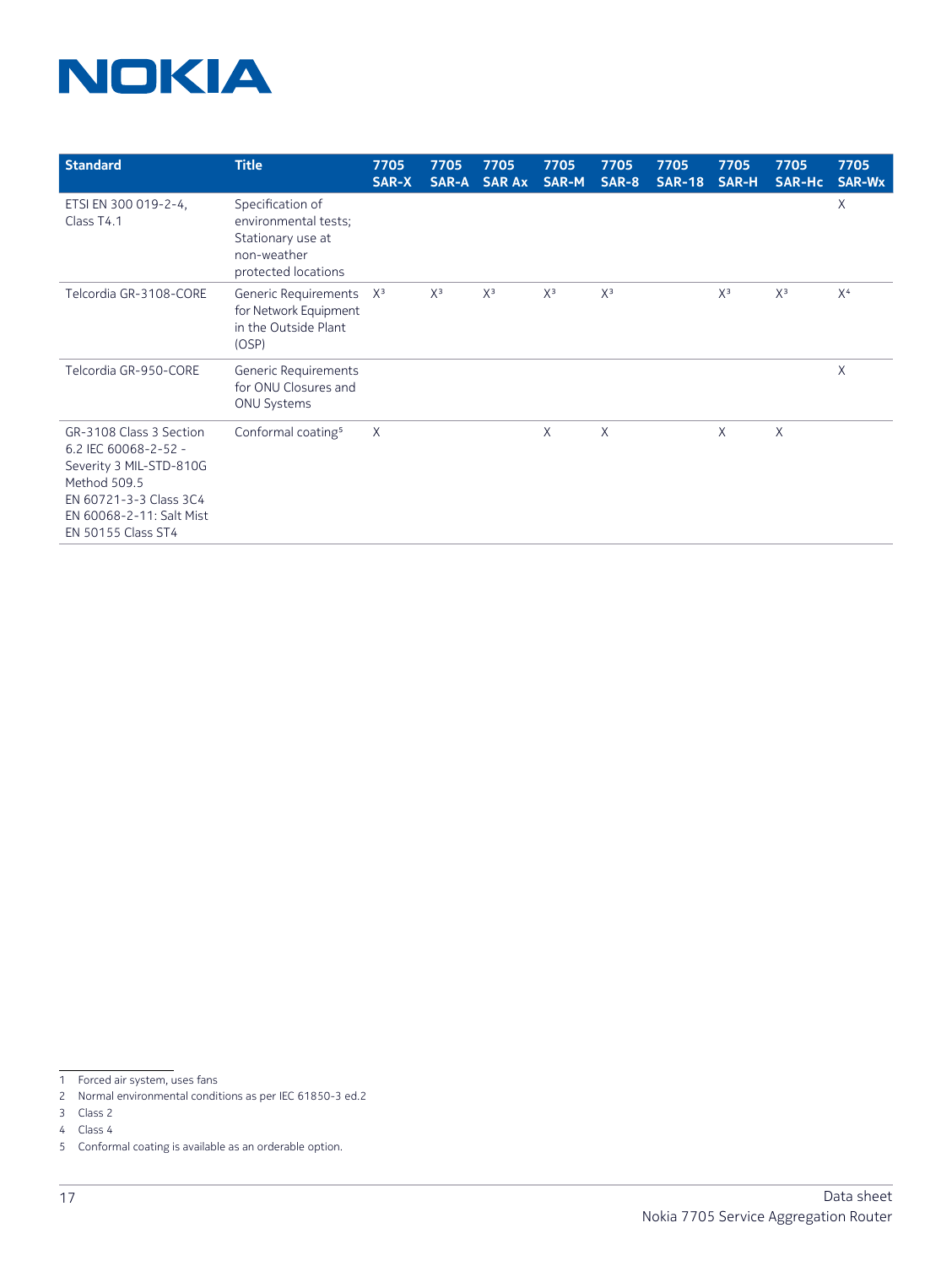

## Table 10. Safety standards compliance

| <b>Standard</b>            | <b>Title</b>                                                                                                                                          | 7705<br><b>SAR-X</b>  | 7705<br><b>SAR-A</b>       | 7705<br><b>SAR Ax</b>     | 7705<br><b>SAR-M</b>            | 7705<br><b>SAR-8</b>  | 7705<br><b>SAR-18</b> | 7705<br><b>SAR-H</b>        | 7705<br><b>SAR-Hc</b> | 7705<br><b>SAR-Wx</b> |
|----------------------------|-------------------------------------------------------------------------------------------------------------------------------------------------------|-----------------------|----------------------------|---------------------------|---------------------------------|-----------------------|-----------------------|-----------------------------|-----------------------|-----------------------|
| UL/CSA<br>60950-1          | Information technology<br>equipment -<br>Safety - Part 1: General<br>requirements                                                                     | Χ                     | Χ                          | X                         | X                               | X                     | X                     | X                           | Χ                     | X                     |
| IEC/EN<br>60950-1          | Information technology<br>equipment -<br>Safety - Part 1: General<br>requirements                                                                     | $\mathsf X$           | X                          | $\boldsymbol{\mathsf{X}}$ | $\mathsf X$                     | $\mathsf X$           | X                     | X                           | X                     | X                     |
| UL/CSA<br>62368-1          | Audio/video, information<br>and communication technology<br>equipment -<br>Part 1: Safety requirements                                                |                       |                            | $\mathsf X$               |                                 | $\mathsf X$           | $\mathsf X$           |                             |                       | $\mathsf X$           |
| IEC/EN<br>62368-1          | Audio/video, information and<br>communication technology<br>equipment - Part 1: Safety<br>requirements                                                |                       | $\mathsf X$                | $\mathsf X$               | X                               | X                     | X                     |                             |                       | X                     |
| AS/NZS<br>62368-1          |                                                                                                                                                       |                       | X                          |                           | X                               | X                     | X                     |                             |                       | $\mathsf X$           |
| AS/NZS<br>60950-1          | Information technology<br>equipment -<br>Safety - Part 1: General<br>requirements                                                                     | X                     | $\mathsf X$                | $\mathsf X$               | $\mathsf X$                     | X                     | X                     | $\mathsf X$                 | Χ                     | X                     |
| IEC/EN<br>60825-1<br>and 2 | Safety of laser products -<br>Part 1: Equipment classification<br>and requirements<br>Part 2: Safety of optical fibre<br>communication systems (OFCS) | X                     | X                          | $\boldsymbol{\mathsf{X}}$ | X                               | X                     | X                     | X                           | X                     | X                     |
| FDA CDRH<br>21-CFR<br>1040 | PART 1040 Performance<br>Standards for Light-Emitting<br>Products                                                                                     | Χ                     | X                          | X                         | X                               | X                     | Χ                     | Χ                           | Χ                     | X                     |
| UL/CSA<br>60950-22         | Information Technology<br>Equipment - Safety - Part 22:<br>Equipment to be Installed<br>Outdoors                                                      |                       |                            |                           |                                 |                       |                       |                             |                       | X                     |
| CSA-C22.2<br>No.94         | Special Purpose Enclosures                                                                                                                            |                       |                            |                           |                                 |                       |                       |                             |                       | X                     |
| <b>UL50</b>                | <b>Enclosures for Electrical</b><br>Equipment,<br>Non-Environmental<br>Considerations                                                                 |                       |                            |                           |                                 |                       |                       |                             |                       | $\mathsf X$           |
| IEC/EN<br>60950-22         | Information technology<br>equipment. Safety Equipment<br>installed outdoors                                                                           |                       |                            |                           |                                 |                       |                       |                             |                       | X                     |
| IEC 60529                  | Degrees of Protection Provided<br>by Enclosures (IP Code)                                                                                             | X<br>IP <sub>20</sub> | $\mathsf X$<br><b>IP40</b> | X<br><b>IP40</b>          | $\mathsf X$<br>IP <sub>20</sub> | X<br>IP <sub>20</sub> | $\mathsf X$<br>IP20   | $\mathsf{X}$<br><b>IP40</b> | $\mathsf X$<br>IP40   | $\mathsf X$<br>IP65   |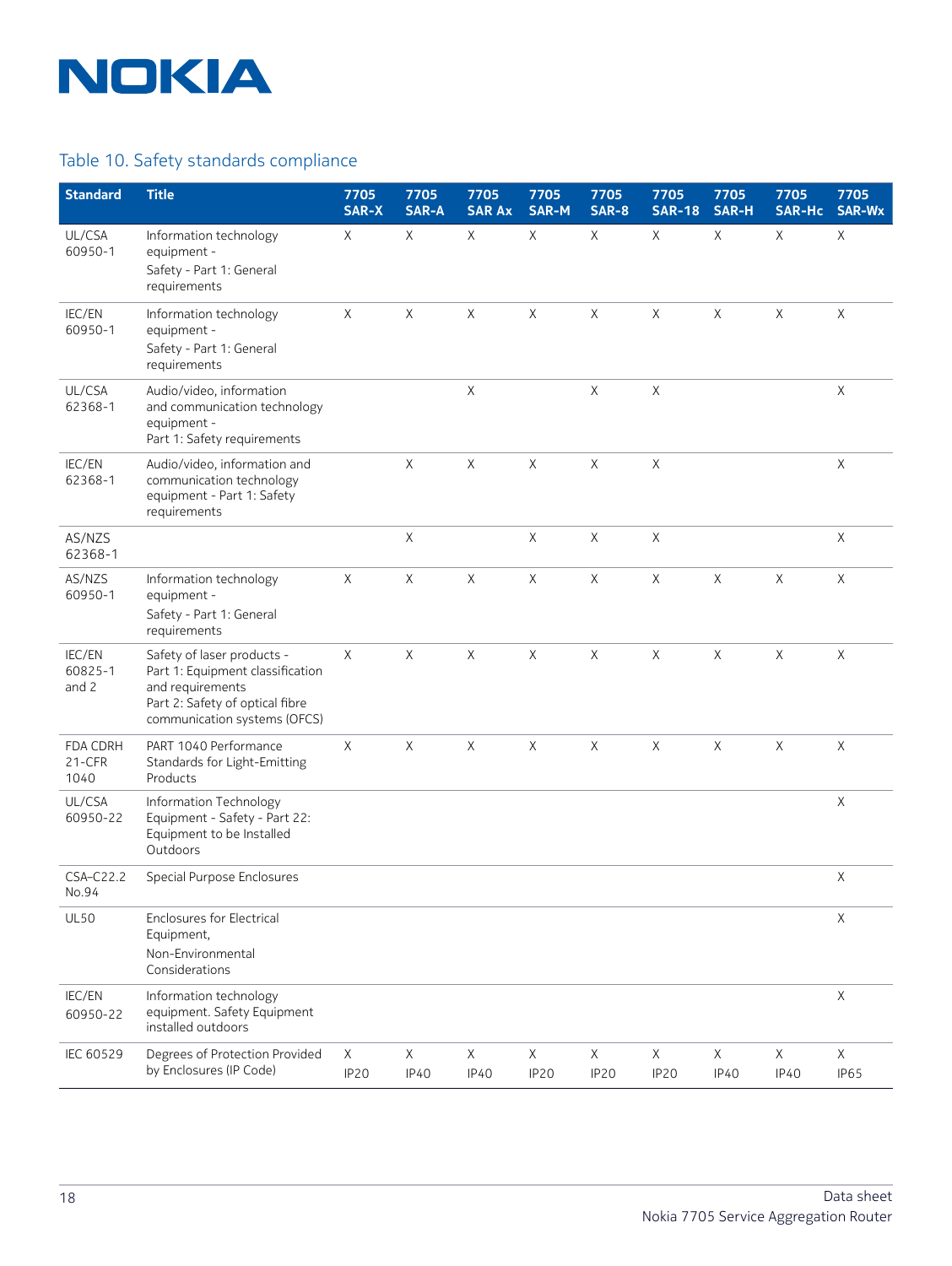

#### Table 11. Telecom interface compliance

| <b>Standard</b>                      | <b>Title</b>                                                                                                                                                      | 7705<br><b>SAR-X</b> | 7705<br><b>SAR-A</b> | 7705<br><b>SAR Ax</b> | 7705<br><b>SAR-M</b> | 7705<br><b>SAR-8</b> | 7705<br><b>SAR-18</b> | 7705<br><b>SAR-H</b> | 7705<br><b>SAR-Hc</b> | 7705<br><b>SAR-Wx</b> |
|--------------------------------------|-------------------------------------------------------------------------------------------------------------------------------------------------------------------|----------------------|----------------------|-----------------------|----------------------|----------------------|-----------------------|----------------------|-----------------------|-----------------------|
| IC CS-03<br>Issue 9                  | Compliance Specification for Terminal<br>Equipment, Terminal Systems,<br>Network Protection Devices,<br>Connection Arrangements and<br>Hearing Aids Compatibility | $\mathsf{X}$         | X                    |                       | X                    | X                    | X                     | $\sf X$              |                       |                       |
| <b>ACTA TIA-</b><br>968-B            | Telecommunications - Telephone<br>Terminal Equipment - Technical<br>Requirements for Connection<br>of Terminal Equipment to the<br>Telephone Network              | $\mathsf{X}$         | X                    |                       | X                    | X                    | X                     | X                    |                       |                       |
| AS/ACIF<br>S016<br>(Australia)       | Requirements for Customer<br>Equipment for connection to<br>hierarchical digital interfaces                                                                       | $\times$             | X                    |                       | X                    | X                    | X                     | X                    |                       |                       |
| ATIS-<br>06000403                    | Network and Customer<br>Installation Interfaces-<br><b>DS1 Electrical Interfaces</b>                                                                              | $\sf X$              | $\mathsf X$          |                       | X                    | $\mathsf X$          | X                     | $\mathsf X$          |                       |                       |
| ANSI/TIA/<br>EIA-422-B<br>$(RS-422)$ | Electrical Characteristics<br>for balanced voltage digital<br>interfaces circuits                                                                                 |                      |                      |                       |                      | X                    | X                     |                      |                       |                       |
| <b>ITU-T G.825</b>                   | The control of jitter and wander<br>within digital networks which<br>are based on the synchronous<br>digital hierarchy (SDH)                                      |                      |                      |                       |                      | X                    | X                     |                      |                       |                       |
| <b>ITU-T G.703</b>                   | Physical/electrical characteristics X<br>of hierarchical digital interfaces                                                                                       |                      | $\mathsf{X}$         |                       | X                    | $\mathsf X$          | X                     | $\mathsf X$          |                       |                       |
| <b>ITU-T G.712</b><br>(E&M)          | Transmission performance<br>characteristics of pulse code<br>modulation channels                                                                                  |                      |                      |                       |                      | X                    | X                     |                      |                       |                       |
| <b>ITU-T G.957</b>                   | Optical interfaces for<br>equipments and systems<br>relating to the synchronous<br>digital hierarchy                                                              |                      |                      |                       |                      | X                    | X                     |                      |                       |                       |
| ITU-TV.24<br>$(RS-232)$              | List of definitions for<br>interchange circuits between<br>data terminal equipment (DTE)<br>and data circuit-terminating<br>equipment (DCE)                       |                      |                      |                       |                      | X                    | X                     | $\mathsf{X}$         | X                     |                       |
| <b>ITU-T V.28</b><br>(V.35)          | Electrical characteristics for<br>unbalanced double-current<br>interchange circuits                                                                               |                      |                      |                       |                      | X                    | $\mathsf X$           |                      |                       |                       |
| ITU-TV.36<br>(V.35)                  | Modems for synchronous data<br>transmission using 60-108 kHz<br>group band circuits                                                                               |                      |                      |                       |                      | X                    | X                     |                      |                       |                       |
| ITU-T<br>V.11/X.27<br>$(RS-422)$     | Electrical characteristics for<br>balanced double current<br>interchange circuits operating at<br>data signalling rates up to 10 Mb/s                             |                      |                      |                       |                      | X                    | X                     |                      |                       |                       |
| <b>ITU-T X.21</b><br>$(RS-422)$      | Interface between Data Terminal<br>Equipment and Data Circuit-<br>terminating Equipment for<br>synchronous operation on<br>public data networks                   |                      |                      |                       |                      | X                    | X                     |                      |                       |                       |
| <b>IEEE</b><br>802.3at<br>(POE)      | Data Terminal Equipment<br>Power via the Media Dependent<br>Interfaces Enhancements                                                                               |                      |                      |                       | X                    |                      |                       | X                    | $\mathsf X$           | X                     |